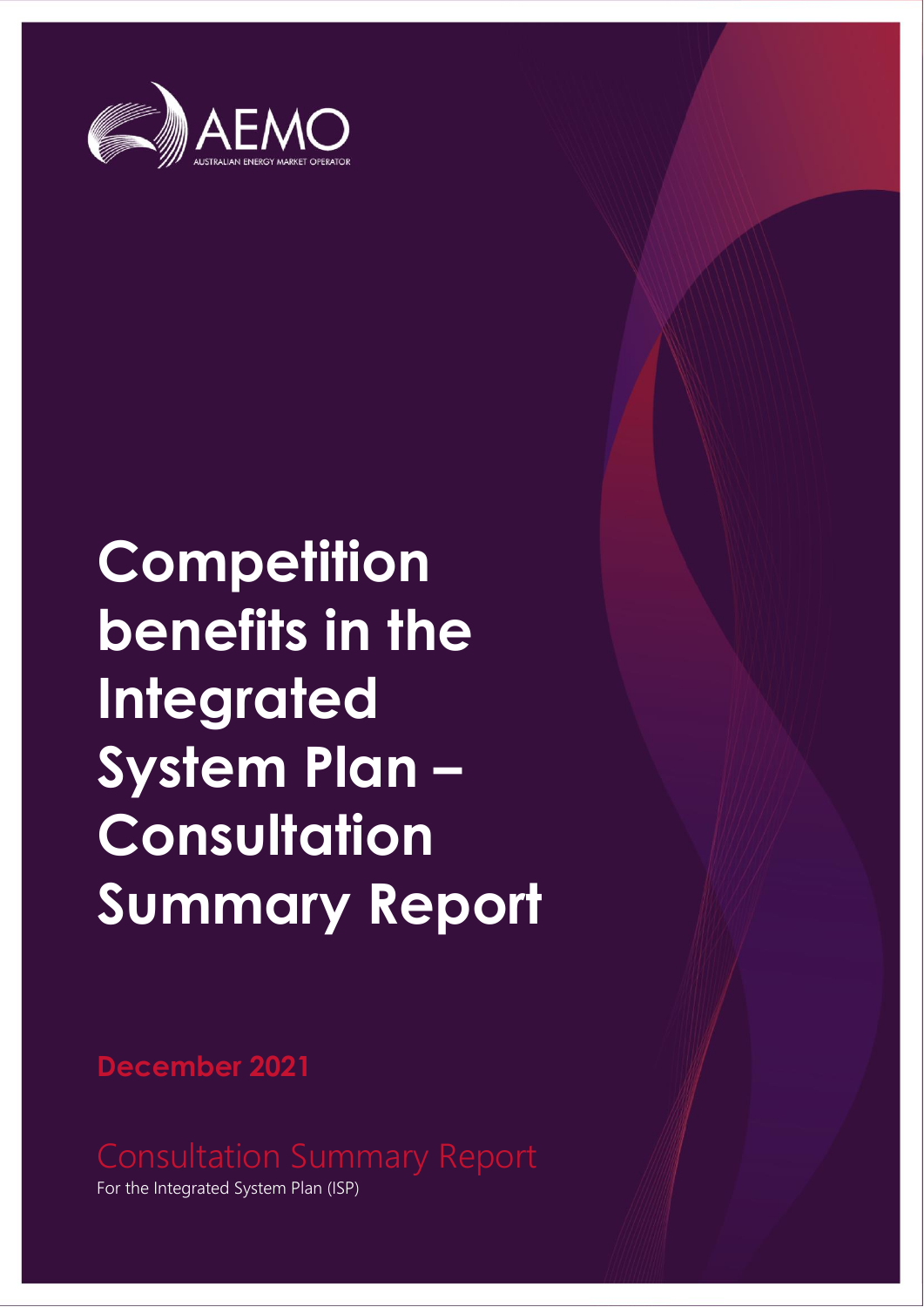## **Important notice**

#### **PURPOSE**

AEMO publishes the Consultation Summary Report – Competition benefits pursuant to National Electricity Rules (NER) 5.22.8(d). This report includes key information and context for the methodology used in AEMO's ISP.

#### **DISCLAIMER**

AEMO has made all reasonable efforts to ensure the quality of the information in this publication but cannot guarantee that information, forecasts and assumptions are accurate, complete or appropriate for your circumstances. This publication does not include all of the information that an investor, participant or potential participant in the National Electricity Market (NEM) might require, and does not amount to a recommendation of any investment.

Anyone proposing to use the information in this publication (which includes information and forecasts from third parties) should independently verify its accuracy, completeness and suitability for purpose, and obtain independent and specific advice from appropriate experts. Accordingly, to the maximum extent permitted by law, AEMO and its officers, employees and consultants involved in the preparation of this document:

- make no representation or warranty, express or implied, as to the currency, accuracy, reliability or completeness of the information in this document; and
- are not liable (whether by reason of negligence or otherwise) for any statements or representations in this document, or any omissions from it, or for any use or reliance on the information in it.

| <b>VERSION CONTROL</b> |  |  |  |
|------------------------|--|--|--|
|                        |  |  |  |
|                        |  |  |  |

| Version | Release date | <b>Changes</b>  |
|---------|--------------|-----------------|
| 1.0     | 10/12/2021   | Initial Release |

© 2021 Australian Energy Market Operator Limited. The material in this publication may be used in accordance with the copyright [permissions](http://aemo.com.au/Privacy_and_Legal_Notices/Copyright_Permissions_Notice) on AEMO's website.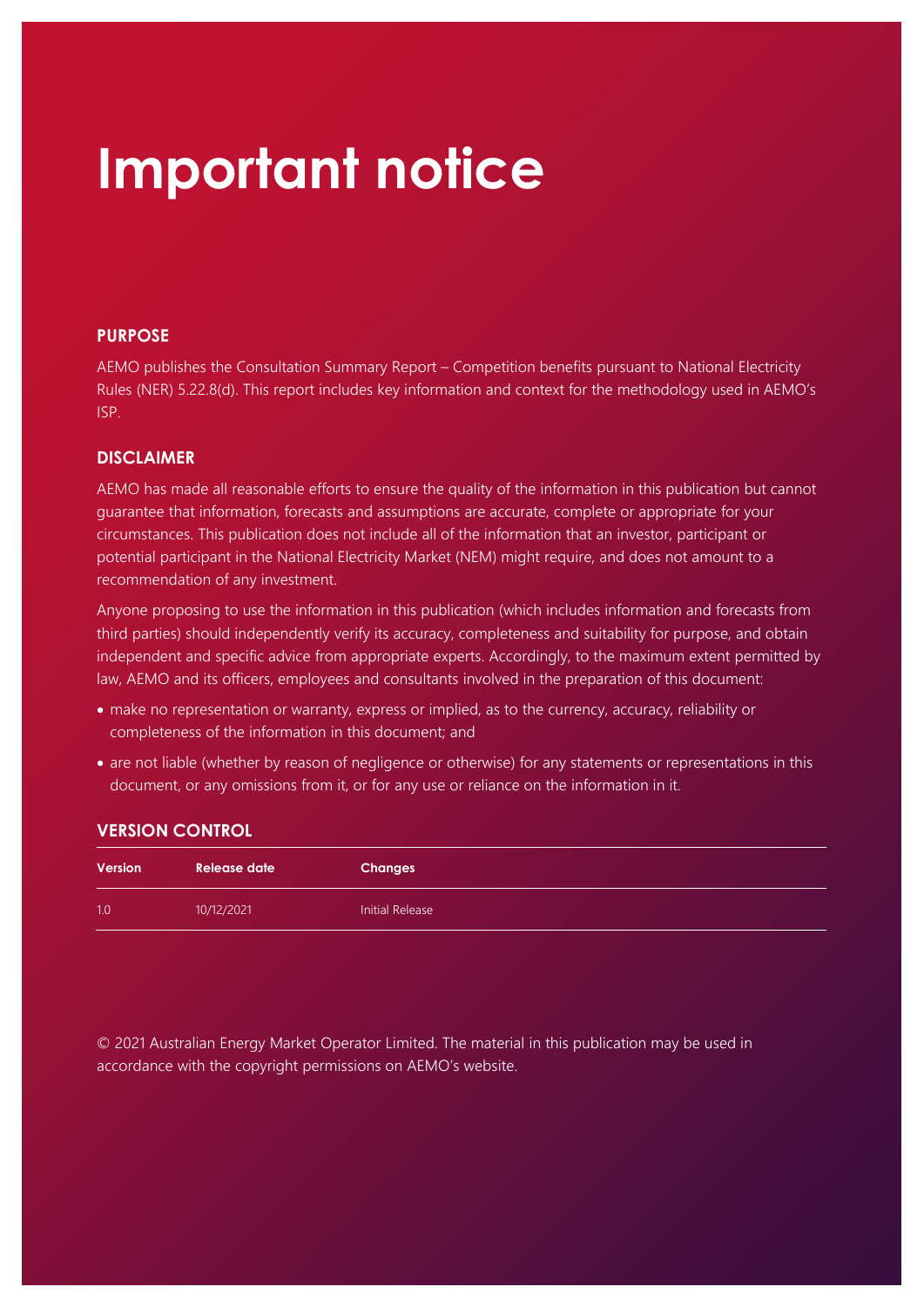## **Contents**

| 1.  | Introduction                                          | 4              |
|-----|-------------------------------------------------------|----------------|
| 2.  | <b>Summary of feedback</b>                            | 5              |
| 2.1 | Submissions                                           | 5              |
| 2.2 | Summary of key themes and consultation outcome        | 5              |
| 3.  | <b>Consideration of competition benefits</b>          | 7              |
| 3.1 | Issue summary and submissions                         | $\overline{7}$ |
| 3.2 | AEMO's assessment and conclusion                      | 8              |
| 4.  | The identification of strategic players               | 10             |
| 4.1 | Issue summary and submissions                         | 10             |
| 4.2 | AEMO's assessment and conclusion                      | 11             |
| 4.3 | Additional clarifications                             | 12             |
| 5.  | <b>Considerations for strategic bidding</b>           | 14             |
| 5.1 | Issue summary and submissions                         | 14             |
| 5.2 | AEMO's assessment and conclusion                      | 15             |
| 5.3 | Additional clarifications                             | 15             |
| 6.  | Selection of generation and storage development plans | 17             |
| 6.1 | Issue summary and submissions                         | 17             |
| 6.2 | AEMO's assessment and conclusion                      | 17             |
| 7.  | <b>Competition benefits due to demand elasticity</b>  | 19             |
| 7.1 | Issue summary and submissions                         | 19             |
| 7.2 | AEMO's assessment and conclusion                      | 21             |
| 8.  | Applicability to the ISP framework                    | 22             |
| 8.1 | Time period                                           | 22             |
| 8.2 | Additional clarifications                             | 22             |
|     | <b>Abbreviations</b>                                  | 24             |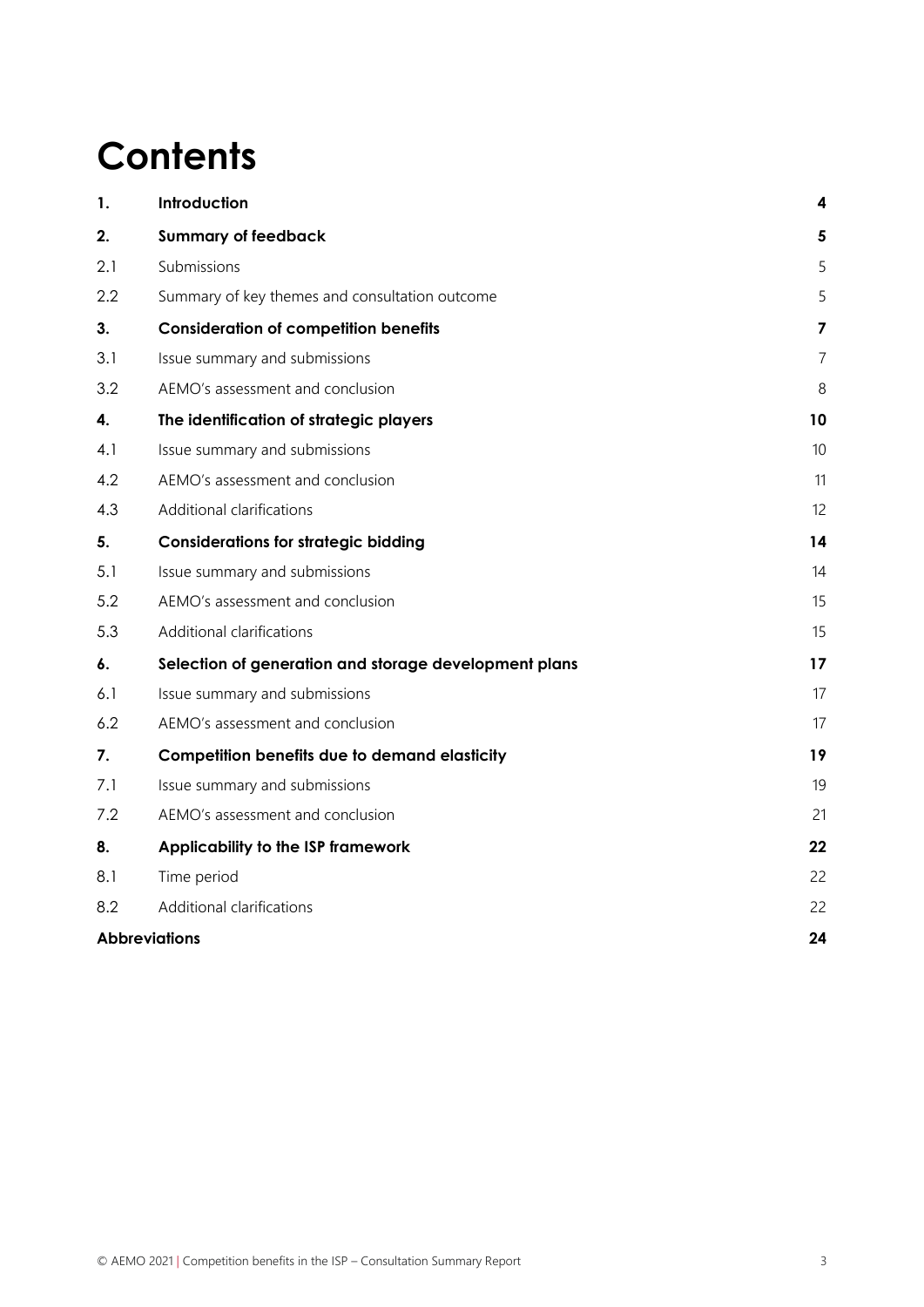## <span id="page-3-0"></span>**1. Introduction**

The *Integrated System Plan* (ISP) is a whole-of-system plan that provides an integrated roadmap for the efficient development of the National Electricity Market (NEM) over at least the next 20 years.

AEMO considers that leveraging expertise from across the industry is pivotal to the development of a robust plan that supports the long-term interests of energy consumers. AEMO is committed to facilitating a stakeholder engagement process that ensures a collaborative approach to developing the 2022 ISP.

Clause  $5.22.10(c)(1)$  and (3) of the National Electricity Rules (NER) requires AEMO to consider a range of market benefits as part of preparing an ISP unless it can provide reasons why:

- A particular class of market benefit is likely not to materially affect the outcome of the assessment of the development path; or
- The estimated cost of undertaking the analysis to quantify the market benefit is likely to be disproportionate given the level of uncertainty regarding future outcomes.

These classes of benefits are documented in the NER and further discussed in the Australian Energy Regulator's (AER's) Cost benefit analysis guidelines (CBA Guidelines). Competition benefits are one type of market benefit referred to in the NER and CBA Guidelines.

The purpose of this consultation was to engage stakeholders on how competition benefits could be calculated in the ISP, if this class of benefit is deemed to be material to the selection of the ODP and can be calculated with a proportionate level of certainty. AEMO proposed leveraging the competition benefits methodology developed and applied by EY for TransGrid's HumeLink Project Assessment Conclusions Report (PACR), expanded to apply to candidate development paths rather than individual projects.

#### **Consultation process**

A single-stage consultation process in accordance with the Forecasting Best Practice Guidelines on both the 2021 Inputs, Assumptions and Scenarios Report (IASR) and ISP Methodology commenced on 15 October 2021, with the release of an Issues paper and Ernst & Young's (EY's) *Draft Competition Benefits Inputs, Assumptions and Methodology*<sup>1</sup> .

On 26 October 2021, AEMO hosted a public workshop to provide stakeholders with an opportunity to ask clarifying questions prior to making written submission, and on 28 October 2021, AEMO hosted a consumer advocate verbal feedback session. Written submissions closed on 15 November 2021, with 12 submisisons received. AEMO would like to thank all who provided feedback throughout this process.

This document summarises submissions to the consultation and provides AEMO's conclusions.

#### **Next steps**

AEMO concludes that its existing position in the ISP Methodology regarding competition benefits is retained, meaning that competition benefits will not be included in the cost benefit analysis in determining the optimal development path in the 2022 ISP. **Accordingly, no amendments have been made to the ISP Methodology or the IASR as a result of this consultation.**

<sup>1</sup> A[t https://aemo.com.au/consultations/current-and-closed-consultations/competition-benefits-in-the-isp.](https://aemo.com.au/consultations/current-and-closed-consultations/competition-benefits-in-the-isp)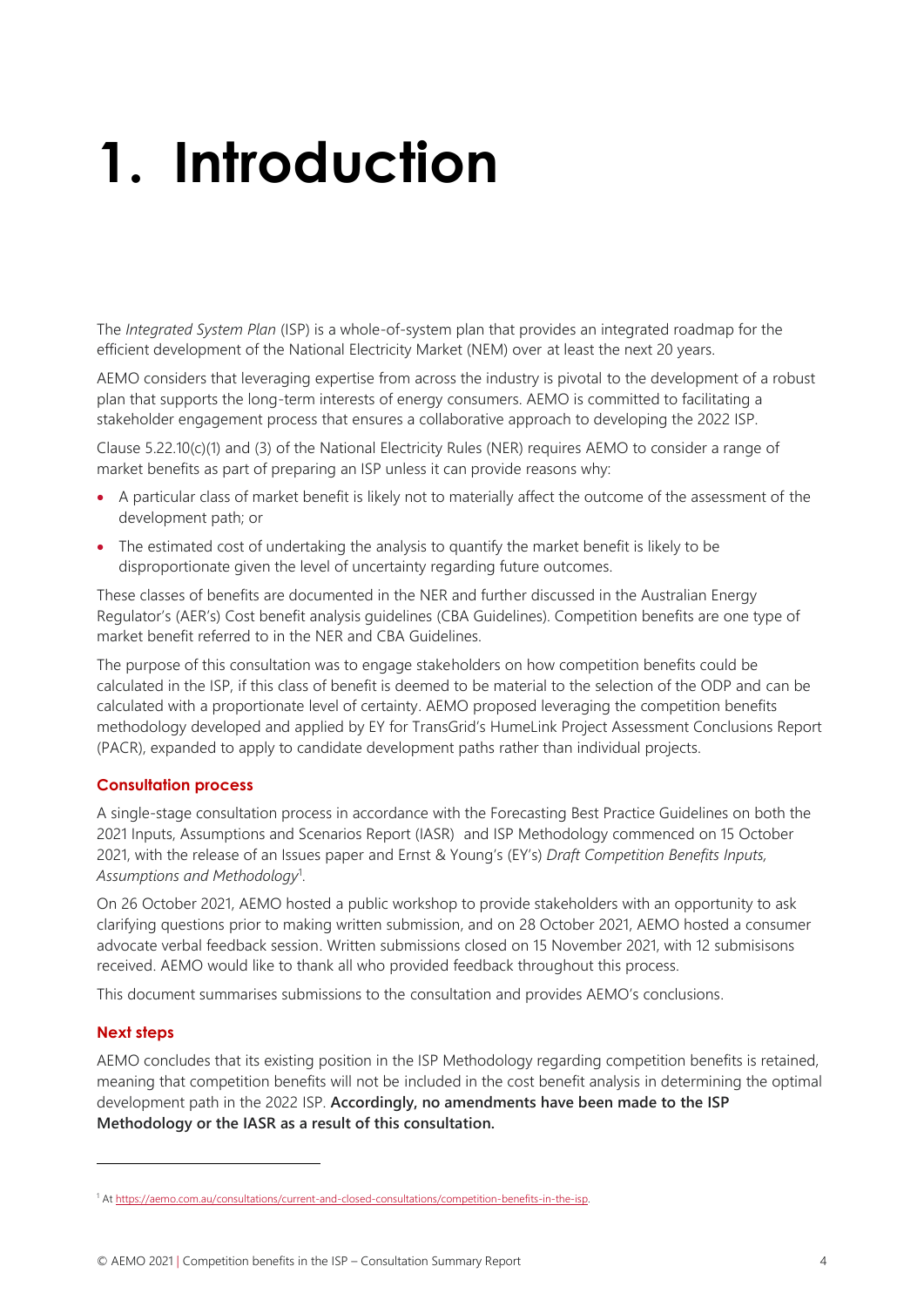# <span id="page-4-0"></span>**2. Summary of feedback**

## <span id="page-4-1"></span>2.1 Submissions

AEMO received written feedback from 12 stakeholders during the consultation on EY's *Draft Competition Benefits Inputs Assumptions and Methodology*; these stakeholders are listed in [Table 1](#page-4-3) and the submissions are available on AEMO's website<sup>2</sup>. AEMO also held a verbal feedback session with consumer advocates, who provided feedback that was considered by AEMO in the same way as all other written submissions.

Submissions covered a range of topics, providing AEMO with a valuable perspective on stakeholders' collective view of competition benefits in the ISP.

#### <span id="page-4-3"></span>**Table 1 List of stakeholders who provided written feedback**

| Australian Energy Council (AEC)  | Origin Energy                          |
|----------------------------------|----------------------------------------|
| AGL Energy (AGL)                 | Powerlink Queensland                   |
| Energy Australia (EA)            | Public Interest Advocacy Centre (PIAC) |
| Energy Consumers Australia (ECA) | Shell Energy                           |
| Hydro Tasmania                   | Snowy Hydro                            |
| <b>ISP Consumer Panel</b>        | Victoria Energy Policy Centre (VEPC)   |

### <span id="page-4-2"></span>2.2 Summary of key themes and consultation outcome

AEMO received feedback from stakeholders on several areas from EY's *Draft Competition Benefits Inputs Assumptions and Methodology* ('the proposed methodology') consultation.

In summary, stakeholders found several areas for concern regarding the quantification of competition benefits in the ISP that collectively resulted in a lack of confidence that competition benefits could be routinely calculated in the ISP while managing their inherent uncertainty and computational complexity appropriately.

Alongside this consultation, AEMO has also made an indicative assessment of competition benefits as supplementary analysis for the Draft 2022 ISP, and concluded that competition benefits outcomes are immaterial to final selection of the optimal development path (ODP). Appendix 6 of the 2022 Draft ISP shows the results of this indicative analysis, which incorporates some modifications to the proposed methodology as an outcome of this consultation, noting the level of uncertainty inherent in these calculations remains.

#### **AEMO concludes that its existing position in the** *ISP Methodology* **regarding competition benefits is retained, meaning that competition benefits will not be routinely calculated in the ISP.**

To arrive at the conclusion to not routinely calculate competition benefits in the ISP, AEMO considered stakeholder feedback in detail[. Table 2](#page-5-0) provides an overview of the themes that emerged from the

<sup>&</sup>lt;sup>2</sup> A[t https://aemo.com.au/consultations/current-and-closed-consultations/competition-benefits-in-the-isp.](https://aemo.com.au/consultations/current-and-closed-consultations/competition-benefits-in-the-isp)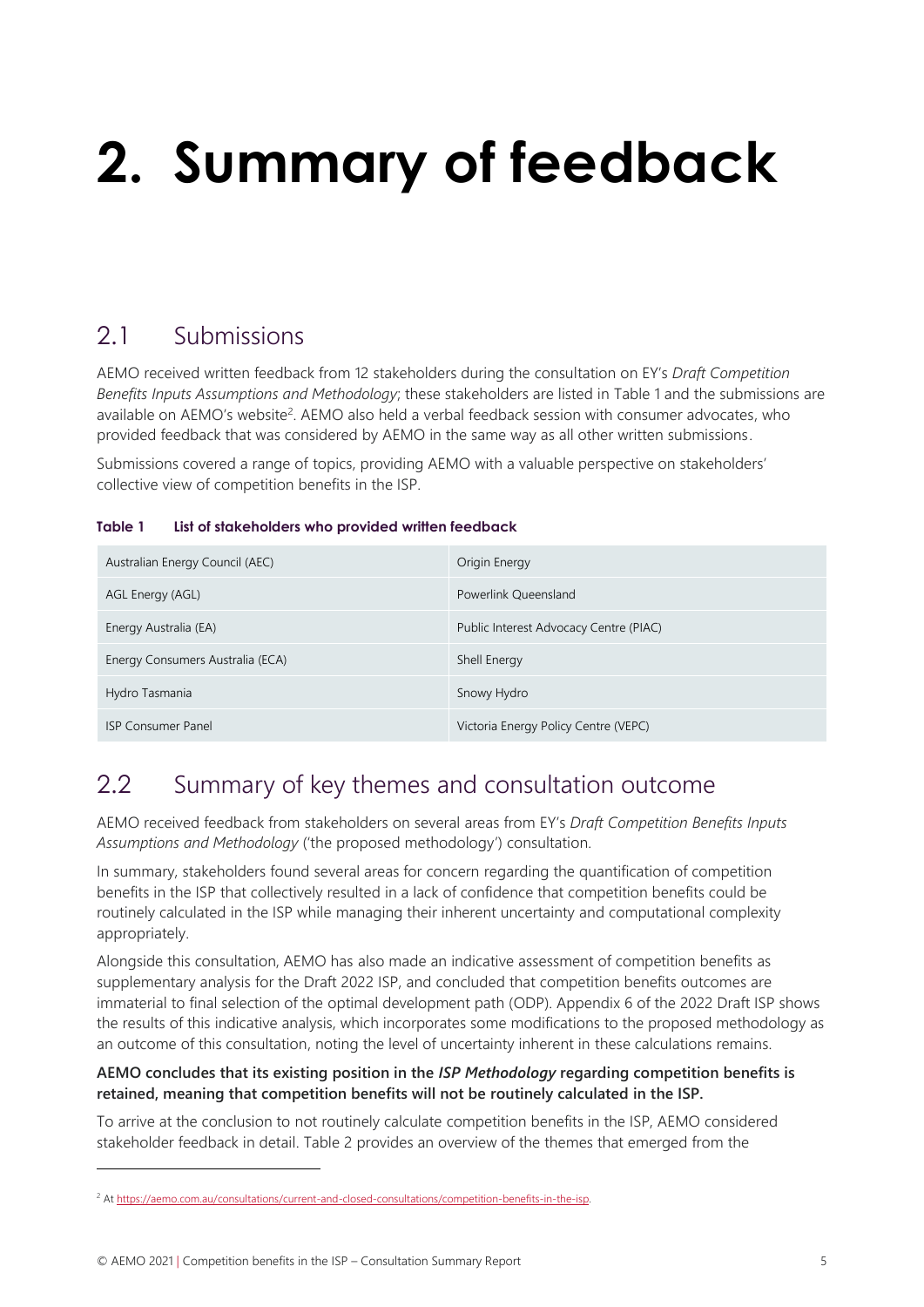submissions. The remaining sections of this report provide detailed discussion of feedback received, and AEMO's responses.

| <b>Theme</b>                                               | <b>Description</b>                                                                                                                                                                                                                                                                                                                                                      | <b>Submitters</b>                                                                                                     | In this<br>report |
|------------------------------------------------------------|-------------------------------------------------------------------------------------------------------------------------------------------------------------------------------------------------------------------------------------------------------------------------------------------------------------------------------------------------------------------------|-----------------------------------------------------------------------------------------------------------------------|-------------------|
| <b>Consideration of</b><br>competition benefits            | The appropriateness of quantifying competition benefits<br>in the 2022 ISP, particularly given the associated<br>complexity and uncertainty in doing so.                                                                                                                                                                                                                | AEC, EA, ECA, Hydro<br>Tasmania, ISP Consumer<br>Panel, PIAC, Powerlink,<br>Shell Energy, Snowy Hydro,<br><b>VEPC</b> | Section 3         |
| <b>Identification of</b><br>strategic players              | The appropriateness of limiting the strategic participation<br>in the game theoretic model to coal-fired generators.                                                                                                                                                                                                                                                    | AEC, AGL, Hydro Tasmania,<br>ISP Consumer Panel,<br>Origin, Powerlink, Shell<br>Energy                                | Section 4         |
| <b>Considerations for</b><br>strategic bidding             | The appropriateness of bidding strategies for selected<br>strategic players.                                                                                                                                                                                                                                                                                            | AEC, EA, Hydro Tasmania,<br>ISP Consumer Panel,<br>Powerlink, Shell Energy                                            | Section 5         |
| Selection of<br>generation<br>development plans            | The appropriateness of keeping the generation and<br>storage investment fixed as per the 'no network<br>development' counterfactual case when determining the<br>level of competition and hence competition benefits<br>associated with the candidate development path (CDP).                                                                                           | ISP Consumer Panel, Shell<br>Energy                                                                                   | Section 6         |
| <b>Competition benefits</b><br>due to demand<br>elasticity | The appropriateness of including this type of competition<br>benefits given that the calculation carries significant<br>uncertainty and high computational burden and is<br>influenced by the selection of generation development<br>plans noted above.                                                                                                                 | EA, ECA, Hydro Tasmania,<br>ISP Consumer Panel,<br>Origin, Powerlink, Shell<br>Energy                                 | Section 7         |
| Applicability to the ISP<br>framework                      | The appropriateness of the proposed rationalisations to<br>make the calculation of competition benefits in an ISP<br>tractable, including selecting the circumstances where the<br>calculation of competition benefits could materially affect<br>the outcome of the CDP assessment, and choosing the<br>time horizon and scenarios to model in these<br>circumstances. | EA, ECA, ISP Consumer<br>Panel, Shell Energy, Snowy<br>Hydro                                                          | Section 8         |

<span id="page-5-0"></span>**Table 2 Key themes from submissions to the** *Competition benefits in the ISP* **consultation**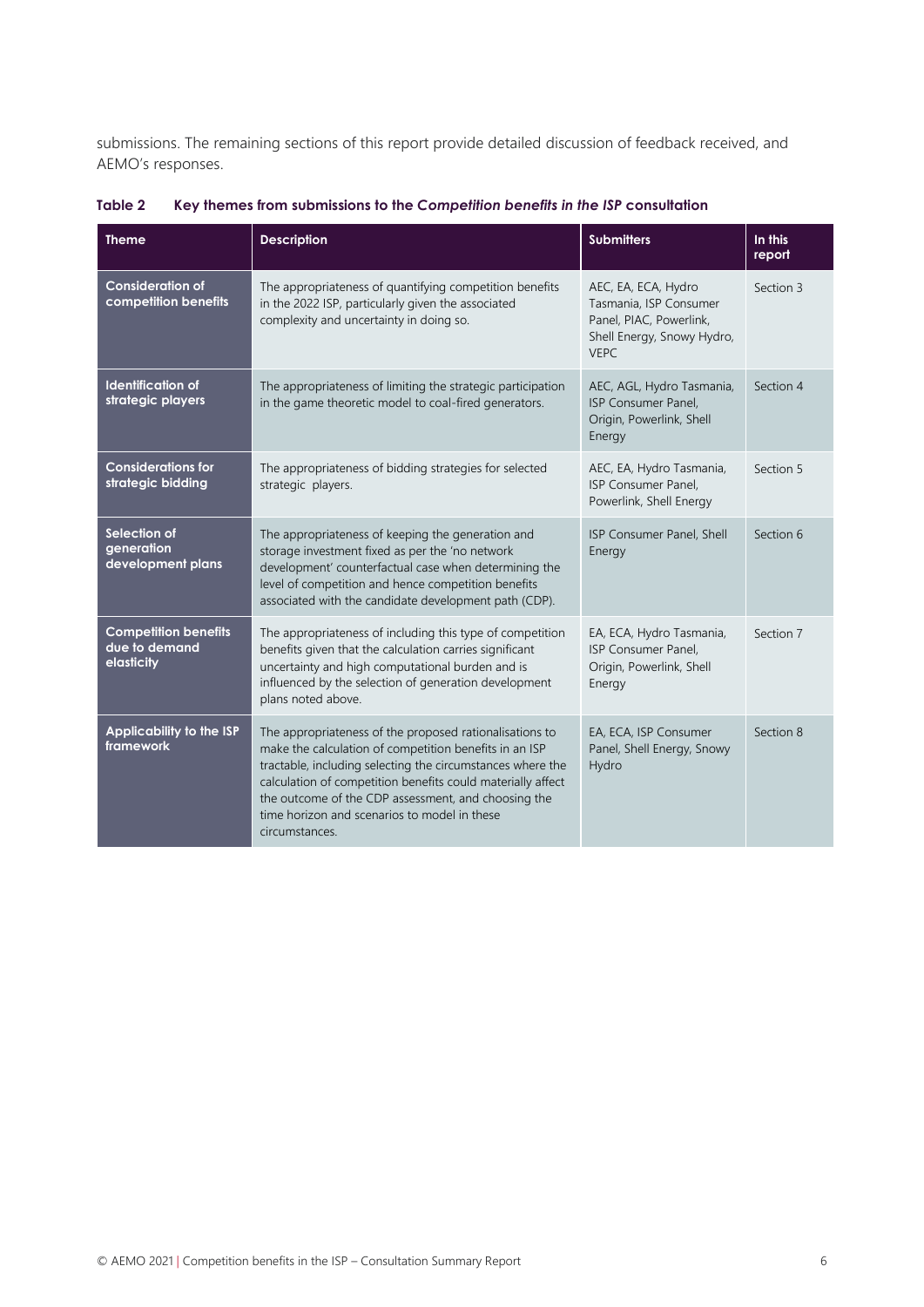## <span id="page-6-0"></span>**3. Consideration of competition benefits**

Clause 5.22.10(c) (1) and (3) of the NER requires that AEMO consider competition benefits in the ISP unless:

- A particular class of market benefit is likely not to materially affect the outcome of the assessment of the development path; or
- The estimated cost of undertaking the analysis to quantify the market benefit is likely to be disproportionate given the level of uncertainty regarding future outcomes.

Previously, AEMO's decision to not routinely calculate competition benefits as part of the ISP Methodology was driven by the significant complexity and uncertainty associated with modelling these benefits. This complexity and input uncertainty is compounded when considering benefits of multiple projects that collectively form a candidate development path (CDP), rather than individual elements that meet an identified system need. AEMO therefore concluded that the estimated cost of undertaking the analysis to quantify the market benefit is likely to be disproportionate, given the level of uncertainty regarding future outcomes.

It is, however, foreseeable that some CDPs may be more likely to provide material competition benefits than others. By limiting the calculation of competition benefits to these CDPs, and making some simplifying assumptions, the analytical complexity could be reduced so that the materiality and volume of competition benefits can be contemplated for the ISP. AEMO ran this consultation to explore how competition benefits could be calculated in these circumstances. AEMO sought EY's support to develop the proposed methodology to ensure general alignment with the methodology applied in recent RIT-T analysis, namely the HumeLink Project Assessment Conclusion Report (PACR)<sup>3</sup>.

### <span id="page-6-1"></span>3.1 Issue summary and submissions

Stakeholders gave their perspective on the complexity, uncertainty and the general appropriateness of quantifying competition benefits in the ISP.

#### **Complexity and uncertainty regarding future outcomes**

The complexity of calculating competition benefits, and the required assumptions and/or simplifications made to manage this complexity, was of concern to several stakeholders. The VEPC stated that market modelling, including stochastic and game-theoretic elements, are computationally feasible, however model specification (being the way the market is assumed to operate in the future) is a key issue. Similarly, the PIAC and Shell Energy noted that the competition benefits calculation is heavily dependent on input assumptions.

Generally, uncertainty was a key element of concern to stakeholders (ISP Consumer Panel, AEC, Shell Energy and others), in relation to both appropriate selection of inputs and uncertainty around the materiality of benefits. The VEPC stated that:

<sup>&</sup>lt;sup>3</sup> At https://www.transgrid.com.au/projects-innovation/humelink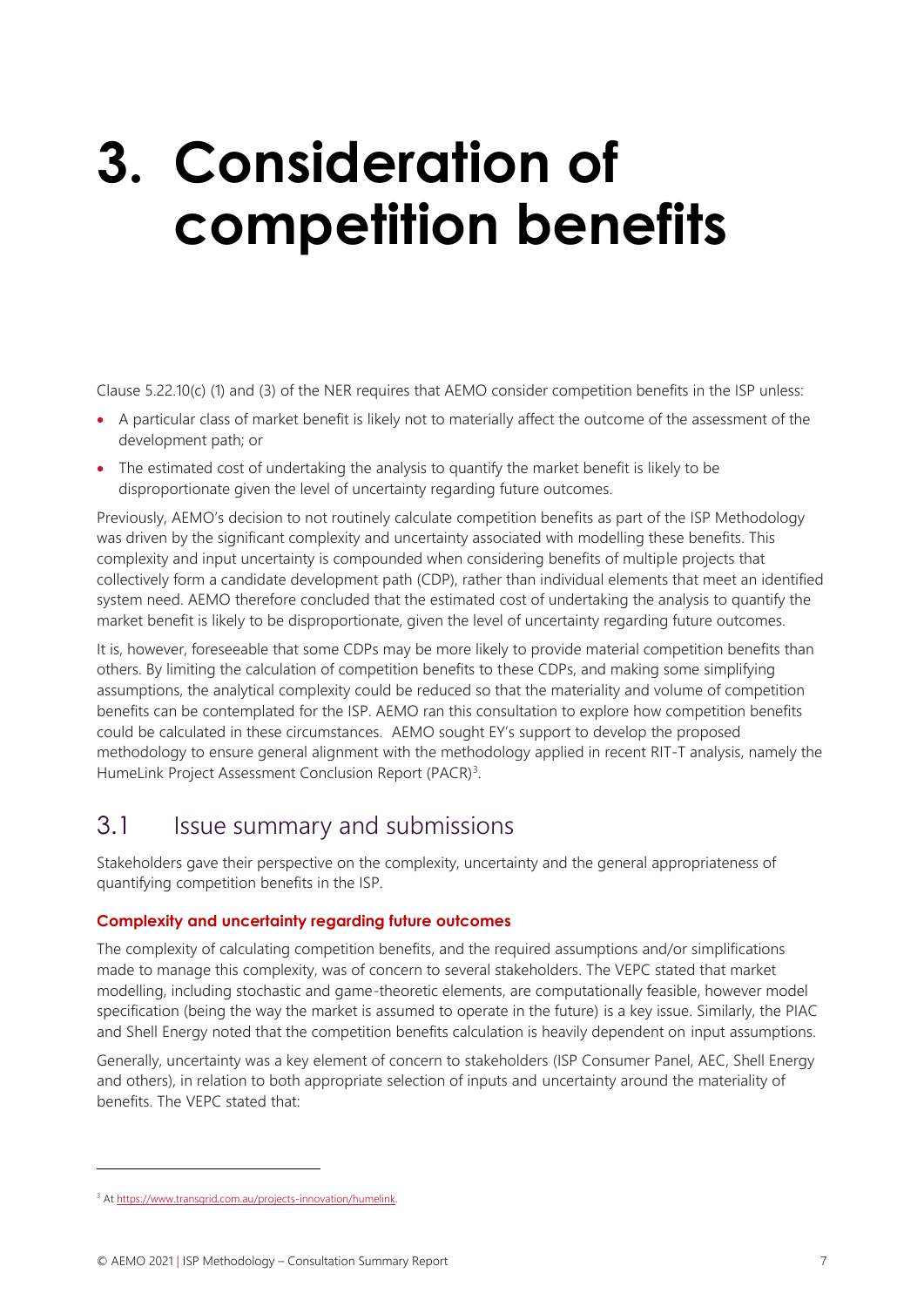*"while competition benefits are easy to conceptualise they can not be estimated with any reasonable level of confidence. Likewise any conjecture that a transmission augmentation will provide competition benefits by stimulating competition is not in any way provable."*

The ISP Consumer Panel stated that the assessment of competition benefits carries too much uncertainty to warrant inclusion in the benefits assessment in the ISP.

The AEC recommended caution with the estimation and incorporation of competition benefits, and that AEMO should possibly adjust results downwards to reflect uncertainty surrounding the estimates. EA supported the caution in AEMO's consultation paper and its approach to be conservative in choice of methodology and inputs. In contrast, Hydro Tasmania expressed concern around understating competition benefits to the detriment of some ISP projects.

EA and the AEC supported the exclusion of dynamic competition benefits, with the AEC acknowledging that any inclusion of dynamic benefits would further increase complexity.

#### **Appropriateness**

Several stakeholders, including the AEC, AGL, and ISP Consumer Panel, did not regard competition benefits as appropriate for quantification in the 2022 ISP.

The ECA, ISP Consumer Panel, EA, PIAC and Shell Energy expressed concern about the change in approach regarding competition benefits being introduced at a later stage of the 2022 ISP process, given the Draft 2022 ISP is due to be published in December 2021, and questioned whether the process has been sufficiently exhaustive and enabled meaningful engagement.

In contrast, Snowy Hydro stated that detailed modelling cannot be determined without competition benefits and the ISP would not achieve the ODP if they were not considered. Hydro Tasmania stated its view that strengthening of interconnection between National Electricity Market (NEM) regions offers an opportunity to deliver significant competition benefits for consumers in the NEM.

Shell Energy requested an assurance that competition benefits would be included in cases where they could be material, where materialility could be either positive or negative. If scenarios where there was a materially negative competition benefit were excluded this would create an asymmetry, to the detriment of consumers.

VEPC suggest an alternative evidence-based process for transmission proponents to follow in order to qualify a transmission augmentation as increasing competition. EA recommended AEMO consider additional means to refine its traditional net benefits calculations before having to resort to competition benefits. Powerlink suggested that AEMO should instead focus on other ISP aspects such as testing the robustness of the ODP to future changes in the energy system.

### <span id="page-7-0"></span>3.2 AEMO's assessment and conclusion

#### **Complexity and uncertainty regarding future outcomes**

AEMO accepts and agrees with stakeholder feedback that the complexity of calculating competition benefits and computational intensity could be overcome through containing the scope and applicability within the ISP framework; whilst acknowledging that the heavy influence of selected modelling input assumptions remains as an outstanding accuracy concern.

AEMO accepts that stakeholders are concerned that significant uncertainty surrounds the quantification of competition benefits, and that this uncertainty decreases confidence in calculating competition benefits with an appropriate level of accuracy. AEMO's approach to evaluating the uncertainty surrounding competition benefits in this consultation is two-fold:

• To consider the appropriateness of including each class of competition benefits (being competition cost savings and competition benefits due to demand elasticity) separately for its corresponding level of uncertainty regarding future outcomes; and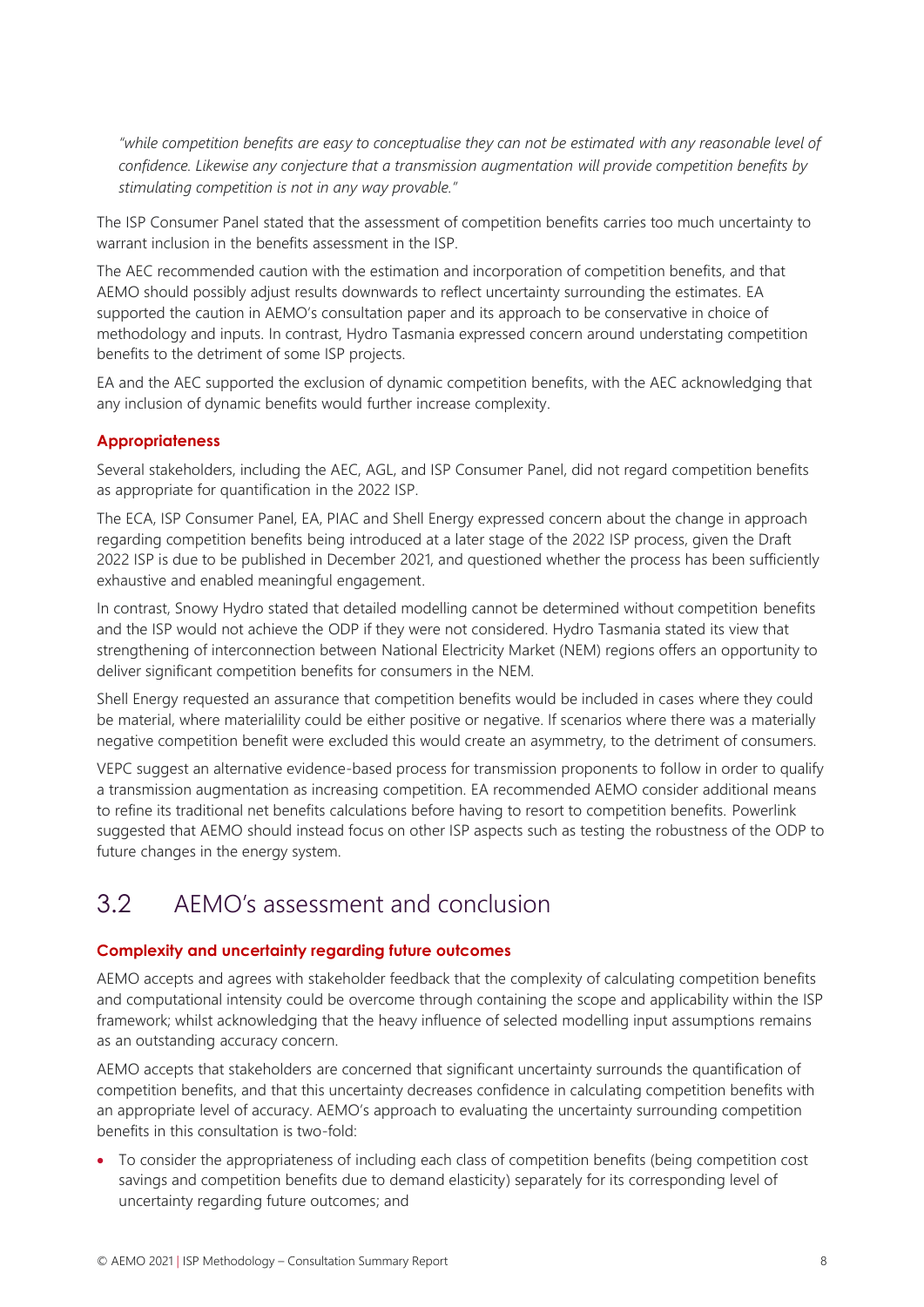• To consider whether adopting conservative input assumptions, such that competition benefits are at lower risk of being overstated, is an appropriate means for managing such uncertainty.

AEMO accepts and agrees with stakeholder views that dynamic competition benefits should not be quantified within the ISP, and that only static benefits should be considered for potential inclusion throughout this consultation.

#### **Appropriateness**

AEMO acknowledges consensus stakeholder feedback that competition benefits are inappropriate to consider in the ISP, particularly in the 2022 ISP as an amendment to the ISP Methodology.

AEMO is required by clause 5.22.10(c)(3) of the NER to consider competition benefits in the ISP. While AEMO has not previously quantified competition benefits in the ISP, this was based on expectations of low materiality relative to project costs. Given that HumeLink was identified as an actionable ISP project in the 2020 ISP and TransGrid has subsequently identified material competition benefits through its Regulatory Investment Test for Transmission (RIT-T) process, AEMO found it necessary to review its position, seek stakeholder feedback through consultation, and test the materiality of competition benefits by performing indicative calculations using a modified version of EY's proposed methodology.

AEMO notes that transmission augmentations could, in some circumstances, decrease competition rather than increase competition. In this circumstance, negative competition benefits could be included in the assessment of a CDP, effectively reducing the reported benefits of a CDP. Any quantification of competition benefits must allow for such an outcome.

On the suggestion of an alternative evidence-based process for transmission proponents to follow for claiming competition benefits, and other recommended changes to benefits assessments in the ISP, AEMO is not in a position to assess or adopt these suggestions as part of this consultation as they would require more wholesome changes to the ISP Methodology than appropriate to make in a single stage consultation.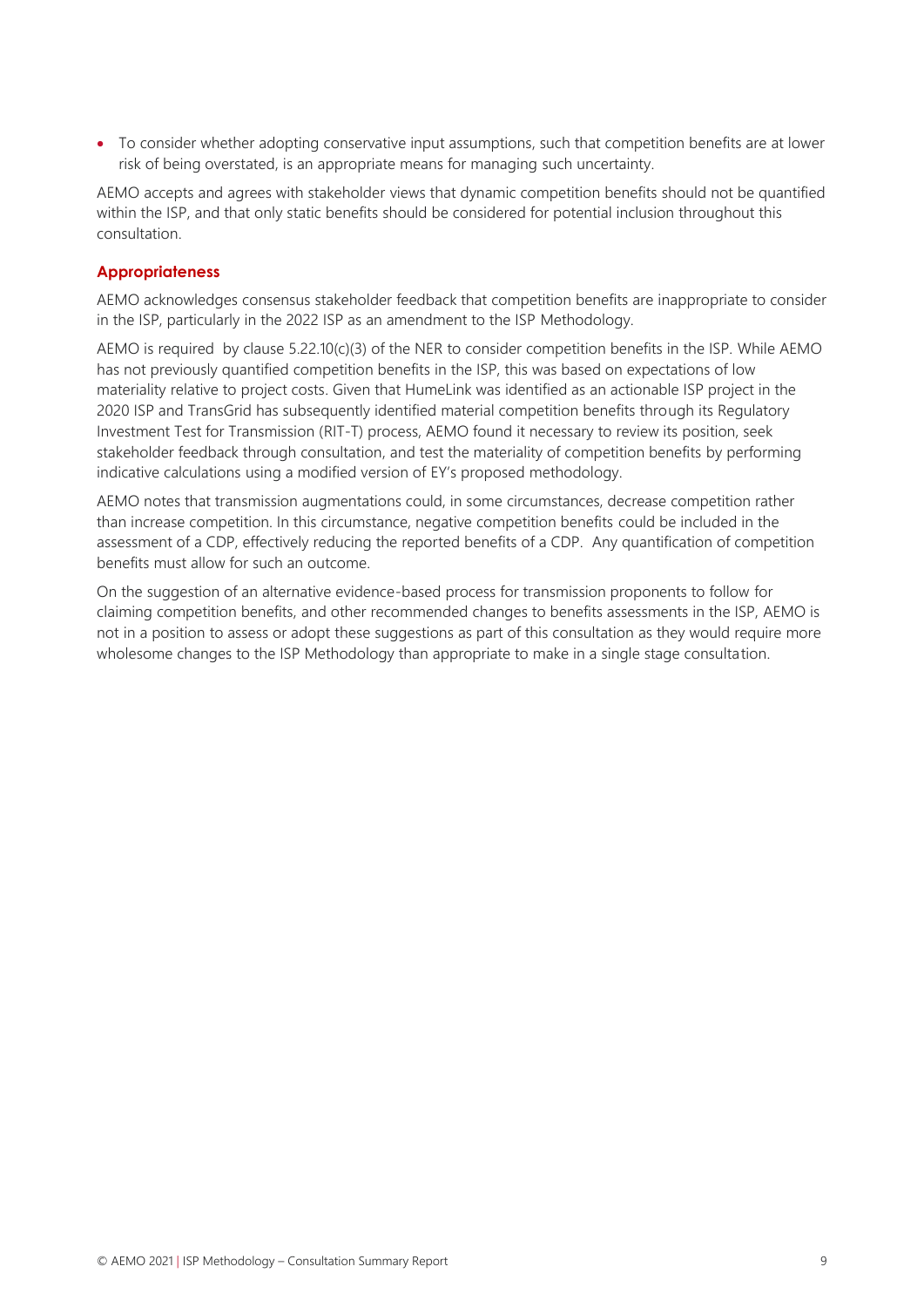## <span id="page-9-0"></span>**4. The identification of strategic players**

One requirement for calculating competition cost savings is a robust approach to determining strategic bidding. The AER suggests it should be based on a credible theory as to how participants are likely to behave in the market over the modelling period, while taking into account the interaction of participants in their bidding behaviour<sup>4</sup>.

In its consultation paper, AEMO proposed to follow the strategic bidding approach adopted by EY in the *Draft Competition Benefits Inputs, Assumptions and Methodology Report*. EY's approach focuses on selecting the largest generation portfolios in each region to be strategic players, and applies strategic bidding to only the largest generators in each portfolio (predominantly coal-fired generators).

### <span id="page-9-1"></span>4.1 **Issue summary and submissions**

Shell Energy and others noted the choice of strategic participants is a critical part of competition benefits modelling.

#### **The transient nature of strategic players**

Generally, stakeholders were of the view that the selection of strategic players is problematic, because the portfolios that bid strategically will change over time:

- AEC noted that strategic players are likely to change in the future as the generation technology mix changes and coal-fired generation exit the market.
- Shell Energy and PIAC stated that portfolios may bid strategically at different times, and strategic bidding is not guaranteed to occur at any time, noting that the proposed methodology considers that the nominal strategic players bid strategically all the times during the nominal time periods set out in the report.
- The impacts of market reforms, such as the introduction of five-minute settlement (noted by Origin and PIAC) and the Energy Security Board's Post 2025 Market Design work (noted by PIAC and Powerlink) are not yet fully understood.

#### **Considering other strategic players**

Some stakeholders proposed that more portfolios and their generators should be included as strategic players, in addition to the three portfolios AEMO proposed:

• AGL and the ISP Consumer Panel considered that other generation technologies such as hydro generators, gas generators and/or storage units could be included in the selected strategic players, for their ability to bid strategically, and ability to operate flexibly. In contrast, Shell Energy supported AEMO's decision to exclude bidirectional resources and hydro generators from modelling as strategic players given the uncertainty of how resource-limited hydro generators will operate in the future.

<sup>4</sup> See Appendix A of AER's "Application guidelines: RIT–T", August 2020, available at[: https://www.aer.gov.au/system/files/AER%20-](https://www.aer.gov.au/system/files/AER%20-%20Regulatory%20investment%20test%20for%20transmission%20application%20guidelines%20-%2025%20August%202020.pdf) [%20Regulatory%20investment%20test%20for%20transmission%20application%20guidelines%20-%2025%20August%202020.pdf](https://www.aer.gov.au/system/files/AER%20-%20Regulatory%20investment%20test%20for%20transmission%20application%20guidelines%20-%2025%20August%202020.pdf)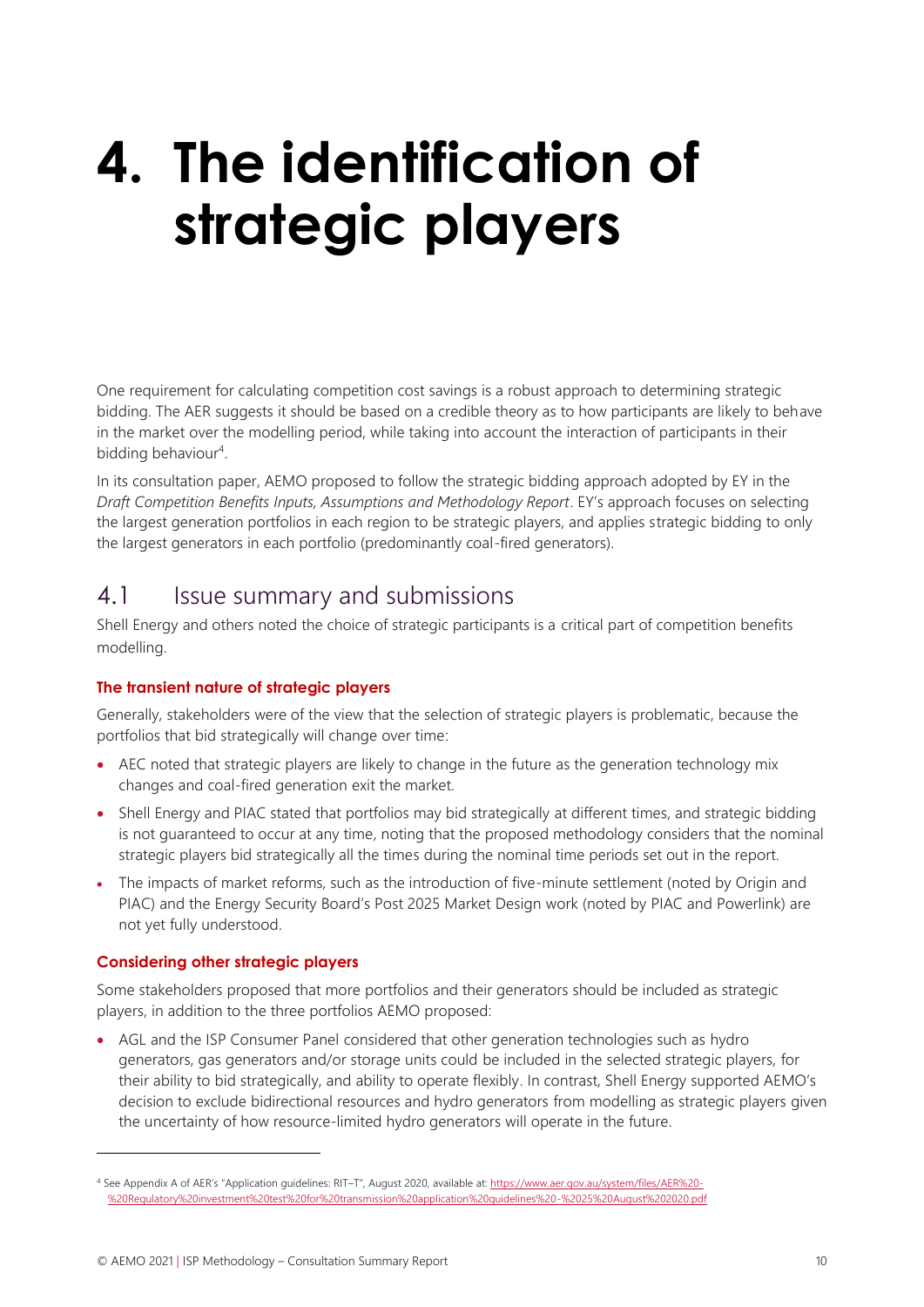- Origin considered that the proposed approach (focused on baseload generation) to modelling bidding behaviour in the NEM was overly simplified.
- Hydro Tasmania noted that two of the strategic bidders selected in the proposed methodology are forecast to have lower market shares than Snowy Hydro and Origin from 2026, and that excluding those portfolios was likely to result in highly conservative modelled estimates of competition benefits.
- Hydro Tasmania recommended that observed behaviour of non-coal generators should be considered in analysis of strategic bidding, particularly in the context of the changing NEM resource mix.
- The ISP Consumer panel stated that HumeLink could increase the market power of certain participants and their ability to bid strategically and that these issues were ignored in the proposed methodology.

#### **Definition and selection criteria**

Shell Energy and PIAC raised a concern that the selection criteria for identifying strategic players lacked definition. AGL stated that competition in the NEM has not proven to be ineffective in recent history and a competition benefit should only be considered where significant instances of the exercise of market power can be identified.

The ISP Consumer Panel suggested modelling could be complemented by analysis of opportunities to exercise market power with or without any development path, and that the Pivotal Generators analysis undertaken as part of the Australian Competition and Consumer Commission (ACCC) Retail Electricity Pricing Inquiry could be a complementary 'top down' approach. The ISP Consumer Panel noted that it was likely that this analysis would reveal that market power was more complex than the simplifying assumptions in the proposed methodology.

### <span id="page-10-0"></span>4.2 AEMO's assessment and conclusion

#### **The transient nature of strategic players**

AEMO agrees that the strategic players proposed comprise generation assets that will exit the market at some point within the ISP forecast time horizon (to 2050). This would logically imply that the modelled competition benefits of a CDP would reduce over time as the market share of these strategic players reduces.

AEMO also agrees that existing portfolios may invest in new assets in the future, effectively increasing market share. In the ISP modelling, AEMO is not in a position to make any inference about how many new generation entrants may be a part of an existing portfolio. Similarly AEMO recognises the potential for new strategic players to enter the market, and is unable to make any inference about what these portfolios may be within the ISP. AEMO regards the proposed selection of existing strategic players only, and assuming no expansion of their asset base, as a simplified input assumption and acknowledges stakeholder views that this simplification may give rise to accuracy concerns.

AEMO agrees that, in reality, strategic players can differ throughout time and that strategic bidding is not guaranteed to occur at any time. AEMO notes that strategic bidding has been confined to certain daytime periods in the proposed methodology, yet acknowledges that this strategic bidding is applied for all days across the 10-year time horizon and is a modelling simplification that may not be realistic. AEMO notes that this strategic bidding will not necessarily result in competition benefits arising at all times, as this will depend on supply and demand conditions at each time period.

AEMO acknowledges that the observed impacts of market reforms would ideally be taken into account in competition benefits assessments.

#### **Considering other strategic players**

AEMO regards the selection of strategic players as a critical decision in competition benefits modelling, that carries significant uncertainty. AEMO acknowledges stakeholder feedback that other (non-coal) generation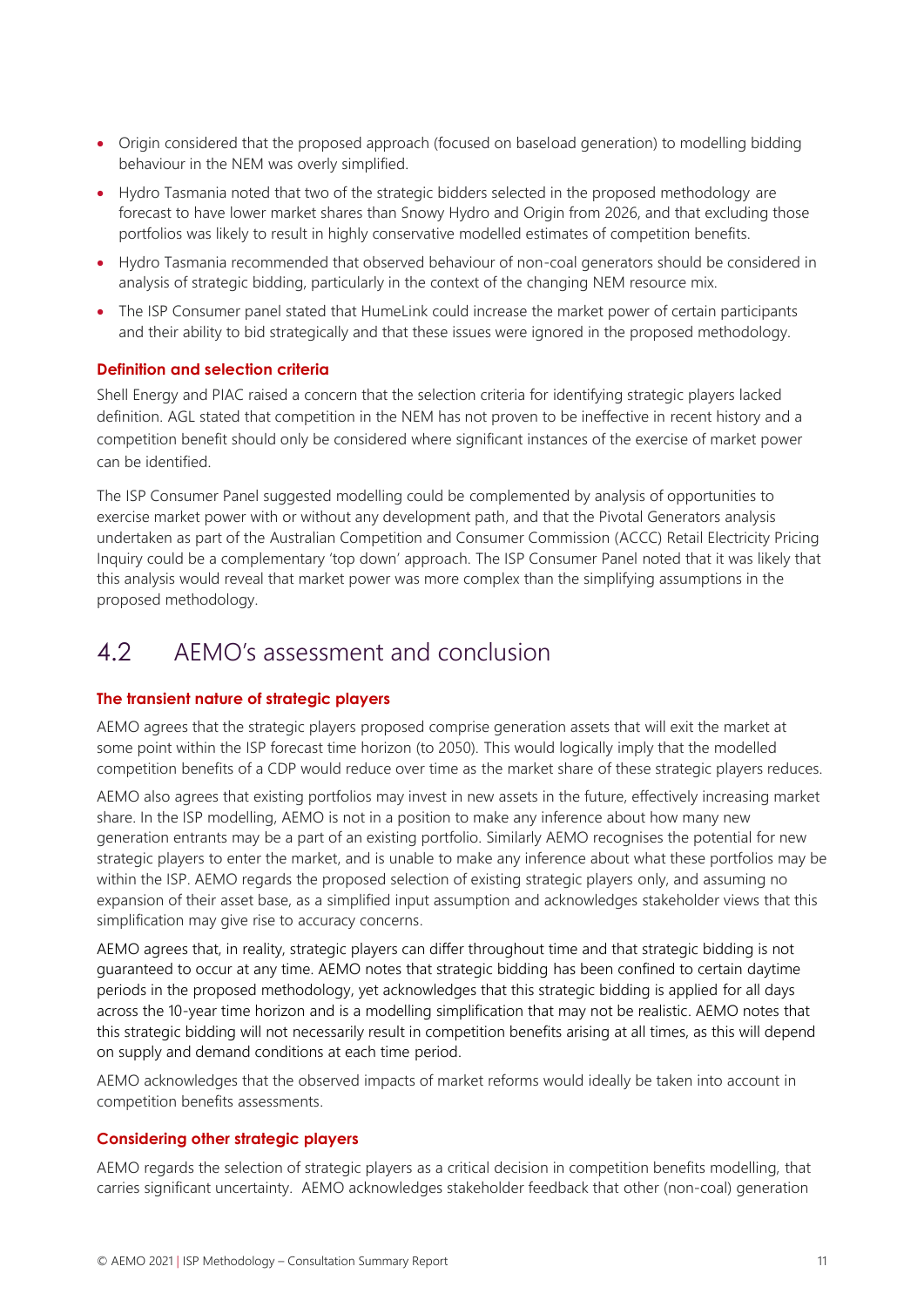assets, hydro generators in particular, could be considered as strategic players. AEMO makes the following observations in regards to considering inclusion of other strategic players:

- Resultant changes in competition benefits calculation outcomes: AEMO considers that if more strategic players were added to the assumptions/modelling, this could increase competition benefits rather than decrease them. This is complicated by the possibility of transmission augmentations increasing the ability for portfolios to bid strategically, depending on the nature and location of their generation assets. If this occurs, including these portfolios as strategic players would decrease competition benefits. On balance, it is difficult to speculate whether increasing the number of strategic players would increase or decrease competition benefits.
- Materiality to outcomes: Strategic bidding of coal-fired generation capacity is likely to result in increased dispatch of (predominantly) gas-fired generation capacity. The difference in short run marginal cost (SRMC) between these two generation technologies is relatively large, and could result in material differences in dispatch cost savings associated with network development, with and without consideration of strategic bidding. In this sense, capturing major coal-fired generators as strategic players is most relevant to the approximation of competition cost savings.
- Relevance to competition cost savings: In circumstances where strategic bidding of other generation technologies does not lead to significant differences in the marginal cost of generation (relative to the significant marginal cost difference between coal-fired generation and gas-fired generation), but does lead to differences in wholesale prices, this is less material/relevant to the approximation of competition cost savings. If quantified, such an outcome is more material to the calculation of competition benefits due to demand elasticity (see Section 7).
- Significant uncertainty remains: Selecting a larger number of strategic players would not remove uncertainty surrounding the asset composition of future strategic players, and carries with it a significant increase in the cost associated with undertaking the analysis. Specific to including hydro assets as strategic players are market modelling challenges associated with their inclusion, further increasing the cost associated with undertaking the analysis.

In conclusion, selecting a small number of strategic players (as existing coal-fired generators) is an approach that AEMO considers should generally provide some indication of the materiality of competition benefits, specifically competition cost savings. For its indicative assessment (in Appendix 6 of the Draft 2022 ISP), AEMO has taken this approach. AEMO remains cognisant of the uncertainty and accuracy concerns associated with this approach.

#### **Definition and selection criteria**

AEMO concludes that simplifying assumptions are necessary to allow for competition benefits to be computationally feasible, yet acknowledges that making simplifying assumptions carries risk of inaccurate outcomes. For this reason, AEMO agrees that the definition and selection criteria for strategic players must be transparent, and evidenced by available literature and current analysis.

### <span id="page-11-0"></span>4.3 Additional clarifications

Several stakeholders had further questions/concerns regarding EY's proposed methodology. AEMO has clarified these in [Table 3](#page-11-1) below for informational purposes.

<span id="page-11-1"></span>

| Table 3 | Clarifying additional questions on selection of strategic players |  |  |  |  |  |  |
|---------|-------------------------------------------------------------------|--|--|--|--|--|--|
|---------|-------------------------------------------------------------------|--|--|--|--|--|--|

|                            | <b>Issue</b>                                                                                                                                                                      | <b>AEMO clarification</b>                                                                                                                                                                                                          |
|----------------------------|-----------------------------------------------------------------------------------------------------------------------------------------------------------------------------------|------------------------------------------------------------------------------------------------------------------------------------------------------------------------------------------------------------------------------------|
| Regional<br>considerations | AGL stated that the methodology presumes<br>regional geographic markets for competition<br>among coal-fired generators, even though, when<br>coal-fired generators set the price, | AEMO confirms that the the ISP modelling takes into<br>account interconnector constraint behaviour, and that<br>competition between coal-fired generators in different<br>regions will therefore be appropriately represented. The |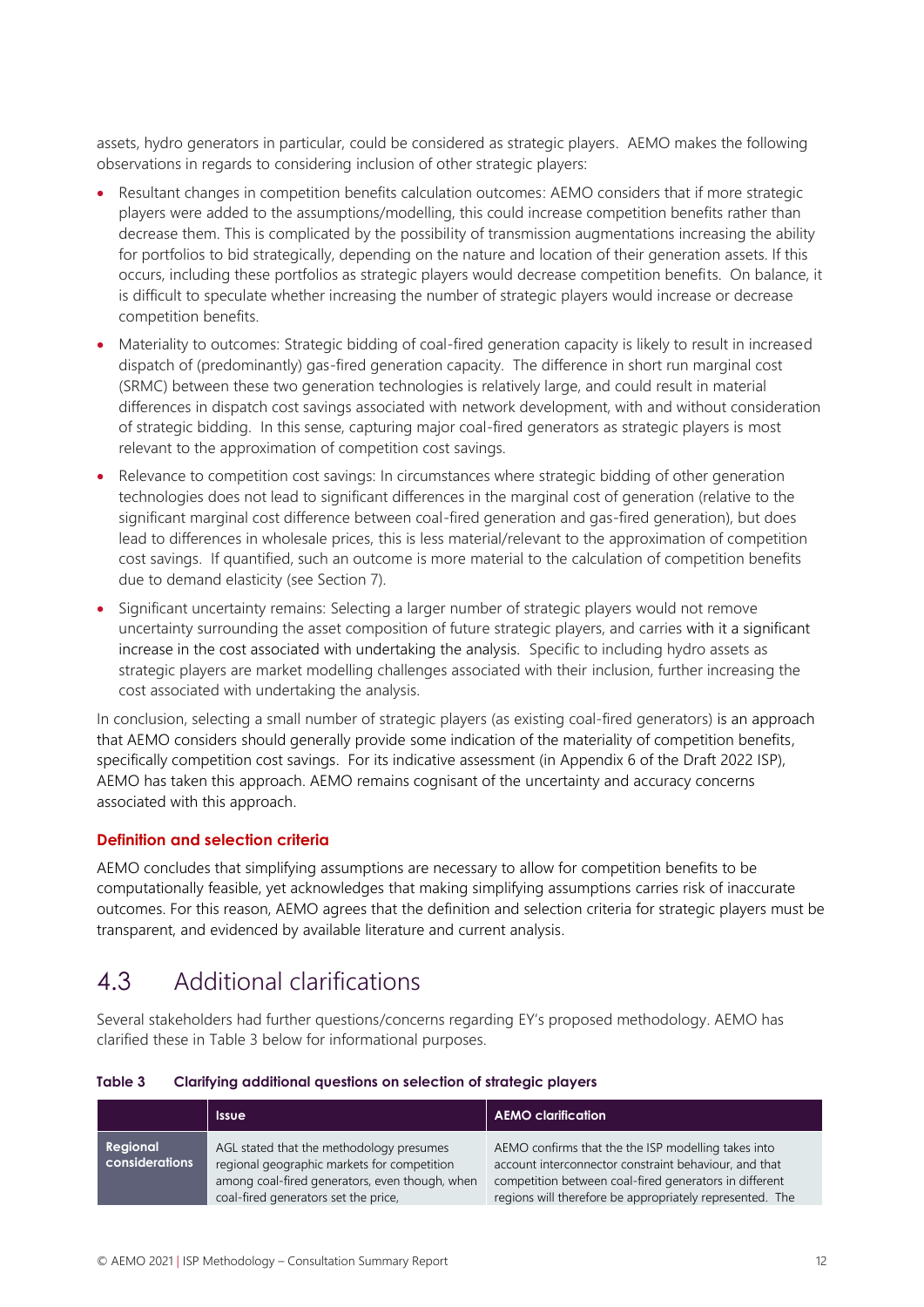|                                            | <b>Issue</b>                                                                                                                                                                                                                                                                                                     | <b>AEMO clarification</b>                                                                                                                                                                                                                                                                                                                                                                                                                                                                                                                                                           |
|--------------------------------------------|------------------------------------------------------------------------------------------------------------------------------------------------------------------------------------------------------------------------------------------------------------------------------------------------------------------|-------------------------------------------------------------------------------------------------------------------------------------------------------------------------------------------------------------------------------------------------------------------------------------------------------------------------------------------------------------------------------------------------------------------------------------------------------------------------------------------------------------------------------------------------------------------------------------|
|                                            | interconnectors are typically not constrained,<br>and that that coal-fired generators are generally<br>in the same competitive market.                                                                                                                                                                           | proposed methodology takes into account that in some<br>regions the competition benefits may be positive and in<br>other regions the competition benefits can be negative.                                                                                                                                                                                                                                                                                                                                                                                                          |
|                                            |                                                                                                                                                                                                                                                                                                                  | In the case where coal-fired generators in different regions<br>are owned by the same portfolio, AEMO confirms that the<br>chosen profit maximising strategy maximises profit for that<br>portfolio.                                                                                                                                                                                                                                                                                                                                                                                |
| <b>With and</b><br>without<br>augmentation | ISP Consumer Panel questioned whether there<br>was an assumption that generators with market<br>power immediately before the transmission<br>project would have retained the same level of<br>market power for 10 years if the transmission<br>project did not occur.                                            | For its indicative assessment, AEMO held the selection of<br>strategic players constant across both a CDP and its<br>counterfactual. However, the selected profit maximising<br>strategy varies between CDPs and the counterfactual, and<br>between ISP scenarios. This means that the level of market<br>power can change between with and without transmission<br>cases. Additionally, the proposed methodology allowed for<br>changing volumes of dispatch cost savings across the 10<br>year period, depending on whether strategic bidding results<br>in a change in dispatch. |
| <b>NSW</b><br>Government<br>Roadmap        | ISP Consumer Panel also noted that the selection<br>of generators was based on a 2019 Frontier<br>Economics report relating to Liddell closure<br>which was completed prior to the NSW<br>Government Roadmap commitment of<br>12 gigawatts (GW) of renewable generation and<br>2 GW of firming capacity by 2030. | AEMO notes the observation from the ISP Consumer Panel<br>and will take it into consideration if competition benefits are<br>calculated in future ISPs.                                                                                                                                                                                                                                                                                                                                                                                                                             |
| <b>DER</b>                                 | ECA noted that consumers' own investments in<br>rooftop solar have likely had a significant impact<br>in reducing market power from incumbent<br>parties, and that the proposed methodology was<br>absent any mention of the impact from<br>distributed energy resources (DER) on<br>competition.                | DER is inherently considered in all ISP modelling as an<br>offset to demand. In the proposed methodology, time<br>periods were identified where competition benefits are<br>most likely to occur, with these time periods mostly outside<br>of daytime periods (where rooftop and utility-scale solar<br>reduce the potential for competition benefits to arise).                                                                                                                                                                                                                   |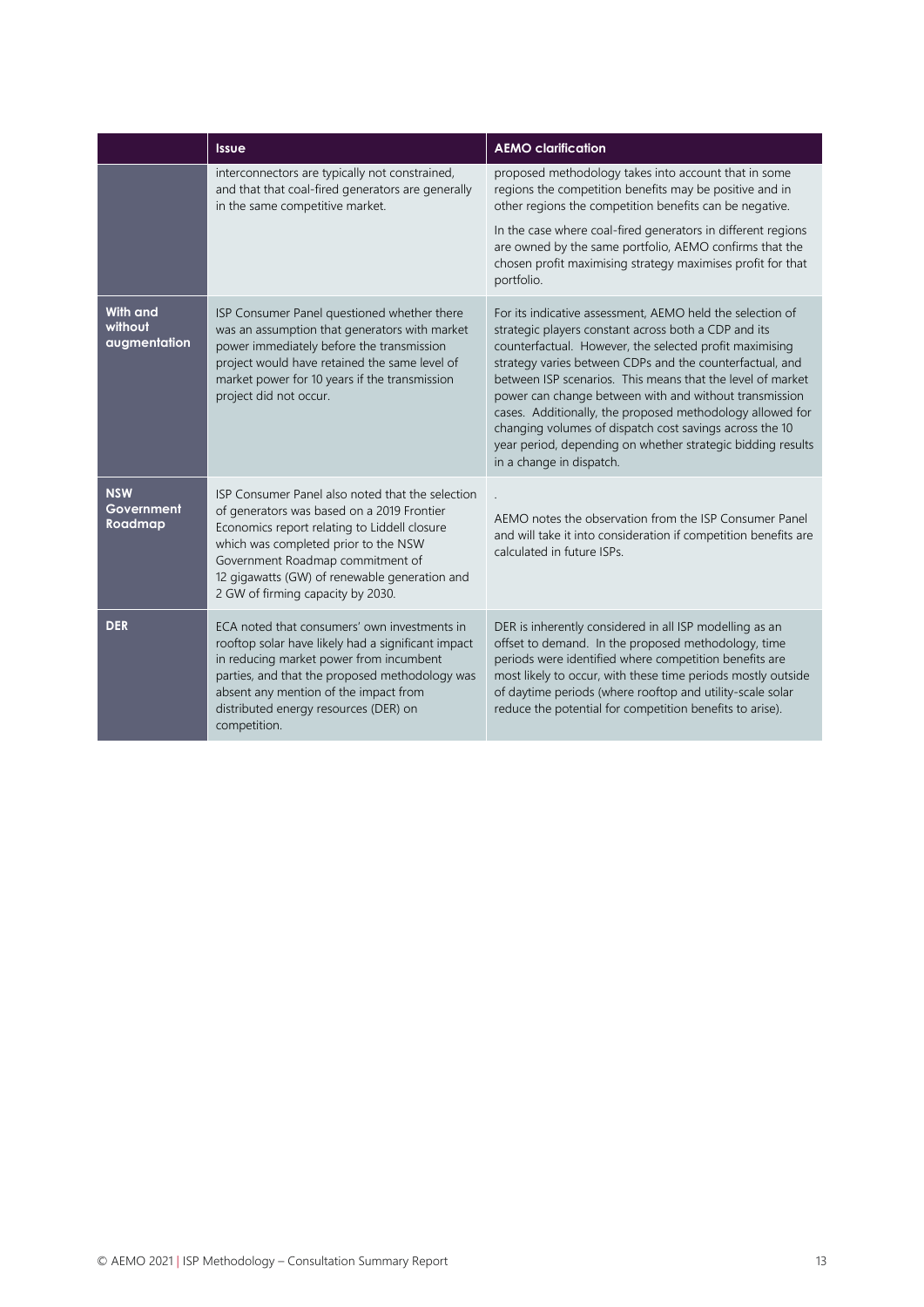## <span id="page-13-0"></span>**5. Considerations for strategic bidding**

In its consultation paper, AEMO proposed leveraging recent competition benefits studies, namely the 2019 Frontier Economics study and TransGrid's HumeLink Project Assessment Conclusions Report (PACR), proposing to adopt the same set of strategic players and respective potential bidding strategies.

## <span id="page-13-1"></span>5.1 Issue summary and submissions

Powerlink and others acknowledged that there are a multitude of inherent assumptions behind each potential withholding strategy, including the hedging activities of strategic players and a strategic players retail position.

#### **Use of historical information**

The AEC and EA reported difficulty in reconciling use of historical analysis. Reasons given included the pace of change in generation patterns and portfolio structures, and that historical data contains periods of fuel and capacity unavailability that is difficult to discern/separate from strategic portfolio behaviour.

EA also noted that the range of portfolio strategy options was quite material and questioned whether historical analysis supports considering all of these options in the modelling. Shell Energy stated it was concerned that large and unrealistic competition benefits could be calculated simply based on the choice of strategic bidding input assumptions, noting that some of the bidding strategy options did not appear likely (in Shell Energy's opinion). Shell Energy recommended that some of these options be discarded as they would create an artificially high estimate of competition benefits. Shell Energy also stated it did not consider that the assumptions represent historically observed behaviour, particularly during the selected time periods.

Hydro Tasmania encouraged AEMO to explore opportunities to strengthen the proposed methodology by focusing on forward market evolution rather than on past market trends. It was considered that the proposed approach risks producing unrealistic results as it does not appropriately consider changing market dynamics.

#### **Finding the Nash Equilibria**

EA sought clarification why the Nash Equilibrium was not determined for each hour or year independently across the 10-year period.

Shell Energy also noted that the Nash Equilibrium has not been investigated for each hour independently, or for each year independently. While Shell Energy accepted that a full set of modelling using half-hourly or hourly bids would be prohibitively computationally expensive, other alternatives include the use of monthly or seasonal Nash Equilibria which potentially change based on observable market events, such as the proposed date for commissioning of network assets. Shell Energy felt this would better reflect the broad scope of strategies generators can choose to employ in a fast-changing NEM environment.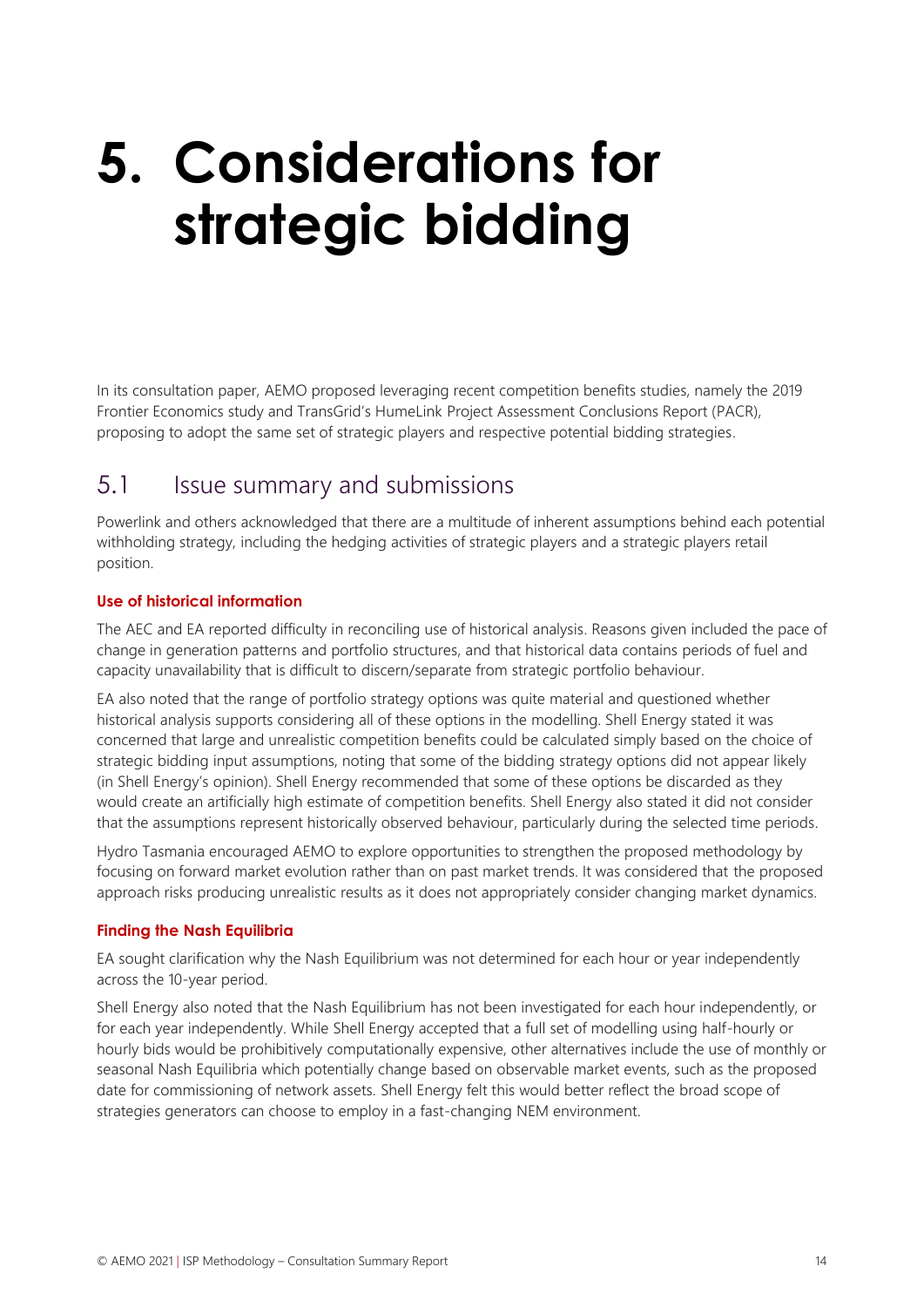## <span id="page-14-0"></span>5.2 AEMO's assessment and conclusion

#### **Use of historical information**

AEMO thanks Shell Energy for the historical bid data that was included in the Shell Energy submission, and the efforts all stakeholders have made in providing detailed submissions that help substantiate positions put forward.

AEMO notes that historical data was used to assess the range of bidding patterns, but the bidding patterns adopted for the future were the result of computing the profit-maximising bidding profiles to be adopted by strategically bidding generators in the modelling.

AEMO considers that use of historical data is a means of inherently capturing underlying dynamics that are reflected within historical bidding behaviour, such as contracting behaviour and portfolio dynamics. AEMO agrees that the transient nature of strategic bidding behaviour and the context surrounding these events is an issue when using historical data to inform strategic bidding options. AEMO acknowledges ultimate adoption of particular strategic bidding patterns for an extended forecast period is a simplification that carries risk of inaccuracy, particularly if the bidding strategies adopted are at the extreme end of an historical range. AEMO acknowledges that an accuracy improvement would be to consider historically observed behaviour during the selected time periods.

AEMO recognises that while strategic players and their range of strategic bidding options are selected based on history, the proposed methodology partly considers future market evolution and implications for competitive outcomes across the NEM, by virtue of AEMO's ISP market models being used to simulate the strategic bidding cases and determine which of the selected strategies maximises future profit for all strategic players.

#### **Finding the Nash Equilibria**

AEMO accepts that a more frequent recalculation of the profit maximising strategy, such as the options suggested by Shell Energy, may result in a more accurate representation of changing strategic bidding behaviour in a fast-changing market environment. If competition benefits were to be routinely calculated in the ISP, the materiality of this improvement in accuracy would have to be weighed up against the necessary increase in computational cost.

### <span id="page-14-1"></span>5.3 Additional clarifications

Several stakeholders had further questions/concerns regarding the proposed methodology. AEMO has clarified these in [Table 4](#page-14-2) below for informational purposes.

|                                             | <b>Issue</b>                                                                                                                                                                            | <b>AEMO clarification</b>                                                                                                                                                                                                                                                                                                                                                                             |
|---------------------------------------------|-----------------------------------------------------------------------------------------------------------------------------------------------------------------------------------------|-------------------------------------------------------------------------------------------------------------------------------------------------------------------------------------------------------------------------------------------------------------------------------------------------------------------------------------------------------------------------------------------------------|
| Internal<br>consistency                     | EA noted it would be concerned<br>about the lack of internal consistency<br>if prices post competition modelling<br>were not used as an input into the<br>long-term capacity modelling. | AEMO concludes that competition benefits modelling results are unlikely<br>to change the investment signal such that capacity modelling outcomes<br>would differ, unless competition benefits were extremely material.<br>AEMO has excluded dynamic competition benefits from consideration<br>for reasons provided in EY's Draft Competition Benefits Inputs,<br>Assumptions and Methodology Report. |
| <b>Market power</b><br>post<br>augmentation | <b>ISP Consumer Panel was concerned</b><br>that no generators would exercise<br>market power in the post-<br>augmentation modelling.                                                    | AEMO confirms that the proposed methodology would have allowed for<br>strategic players to exercise market power in post-augmentation cases.                                                                                                                                                                                                                                                          |

#### <span id="page-14-2"></span>**Table 4 Clarifying additional questions on strategic bidding**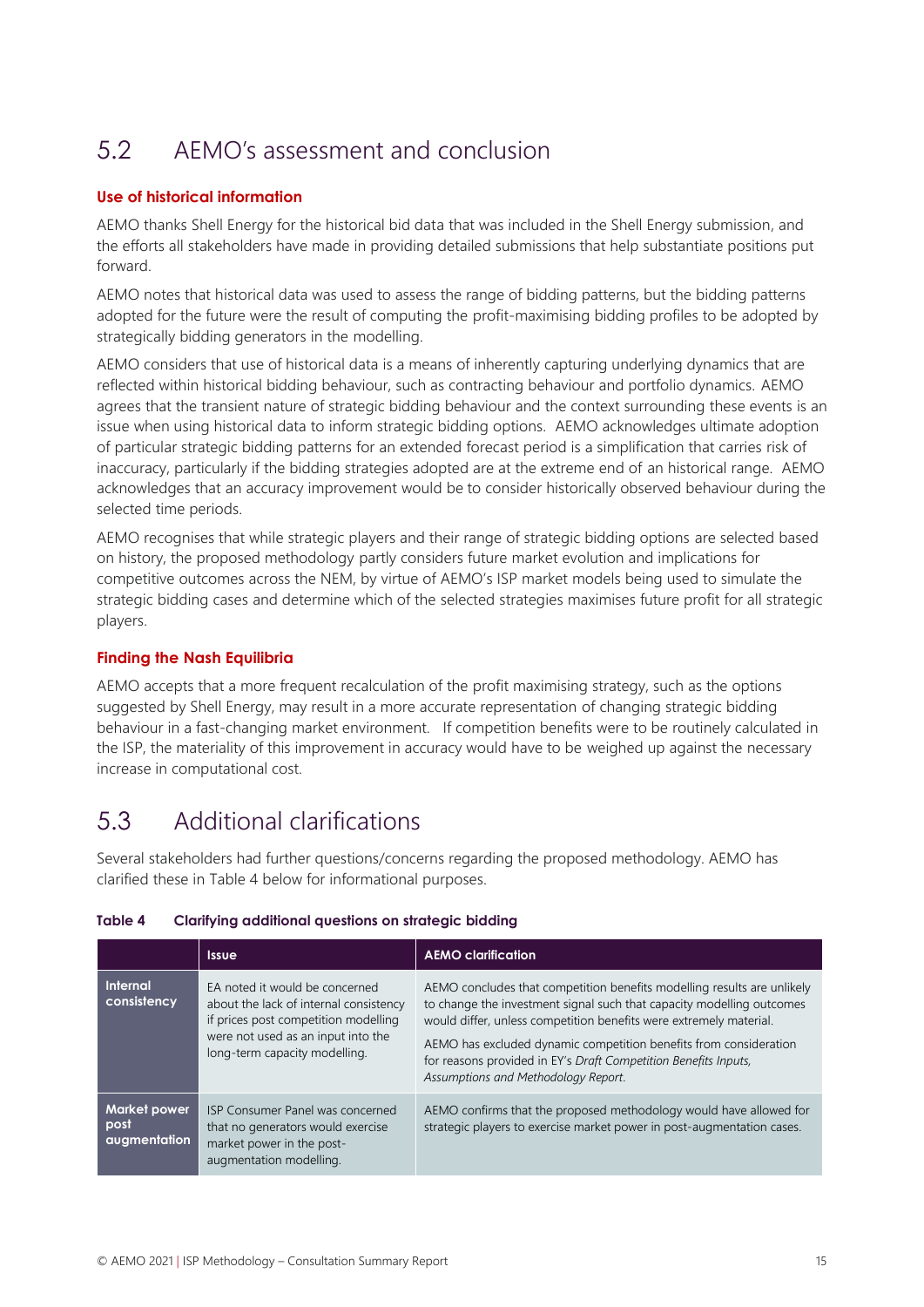|                                  | <b>Issue</b>                                                                                                                                                                                                                                                  | <b>AEMO clarification</b>                                                                                                                                                                                                                                                                                                                                                                                                                                                       |
|----------------------------------|---------------------------------------------------------------------------------------------------------------------------------------------------------------------------------------------------------------------------------------------------------------|---------------------------------------------------------------------------------------------------------------------------------------------------------------------------------------------------------------------------------------------------------------------------------------------------------------------------------------------------------------------------------------------------------------------------------------------------------------------------------|
| <b>Publication of</b><br>results | Hydro Tasmania made multiple<br>specific recommendations of<br>modelling results and historical<br>benchmarking results for publication<br>by AEMO.                                                                                                           | AEMO notes these recommendations but, based on the the outcomes of<br>this consultation, will not be routinely calculating competition benefits as<br>part of its ISP methodology.                                                                                                                                                                                                                                                                                              |
| Price<br>threshold               | Shell Energy noted that it disagreed<br>with the \$500/MWh threshold for<br>capacity not offered at Short Run<br>Marginal Cost (SRMC) and stated<br>that a \$300/MWh was more<br>appropriate given that is the strike<br>price for most market cap contracts. | AEMO notes the logic for adopting a \$300/MWh price threshold in<br>preference to the proposed \$500/MWh price threshold.<br>AEMO considers that this would not result in a material change to<br>dispatch cost savings calculations, as the dispatch outcomes are unlikely<br>to change materially between either of these price thresholds. AEMO<br>also notes that \$500/MWh is a more conservative assumption relative to<br>an assumed price threshold of Market Price Cap |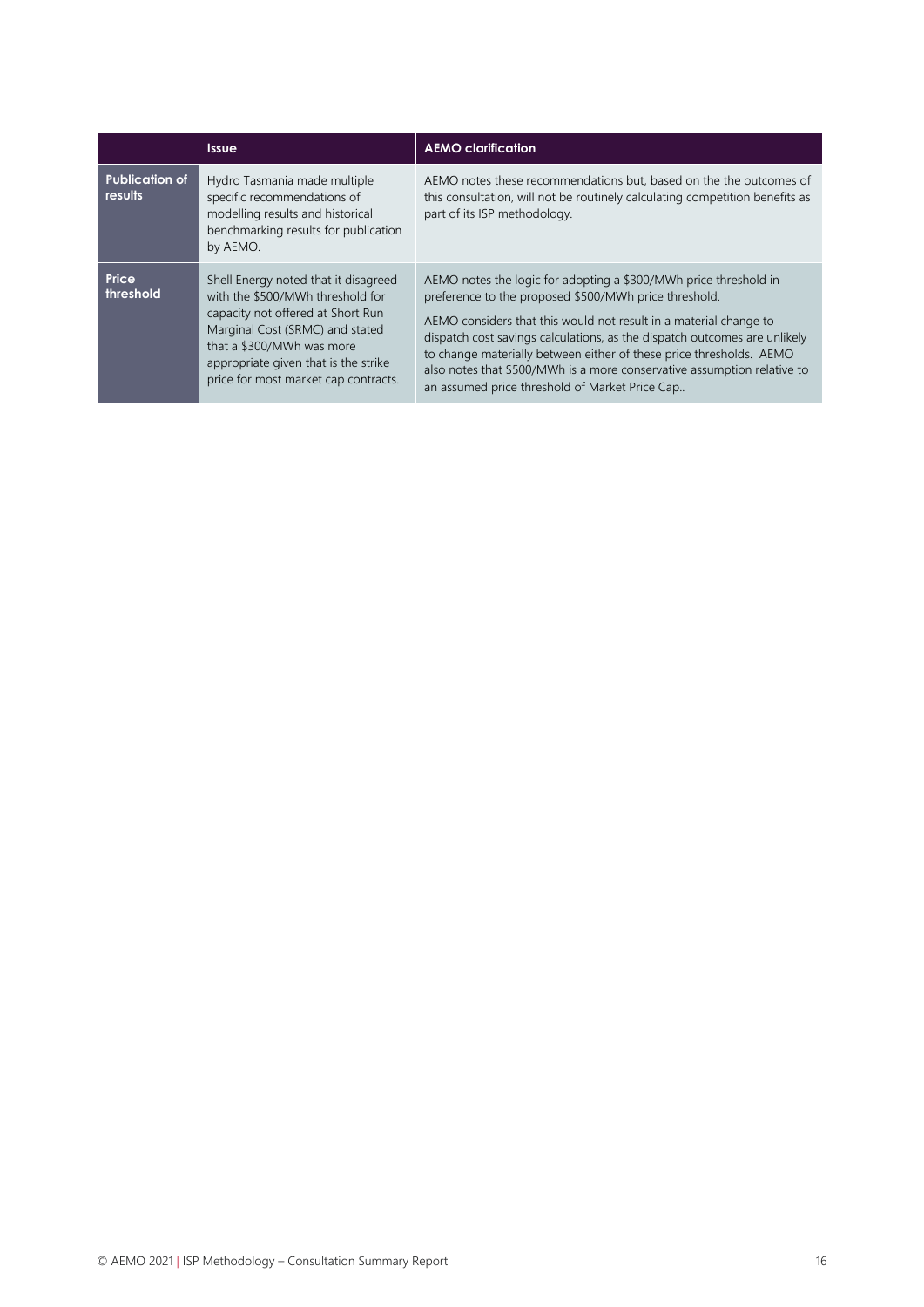## <span id="page-16-0"></span>**6. Selection of generation and storage development plans**

### <span id="page-16-1"></span>6.1 Issue summary and submissions

Following the approach presented in EY's *Draft Competition Benefits Inputs, Assumptions and Methodology Report*, the counterfactual capacity expansion plan would be adopted for both CDP and counterfactual cases for the purpose of calculating competition benefits.

In the consultation, AEMO sought stakeholder views on whether following this approach could risk over-estimation of the level of competition in the CDP case.

Two options were proposed by AEMO in the consultation paper:

- 1. AEMO adopts the distinct capacity expansion plans for each of a CDP and its counterfactual development plan; or
- 2. AEMO uses the counterfactual generation and storage development plan for both the counterfactual and CDP cases (EY's proposed approach)

The ISP Consumer Panel recommended adopting the distinct capacity expansion plans for each of a CDP and its counterfactual development plan (option 1) , because:

- The comparison between a CDP and its counterfactual as proposed (per the second option above) could overstate competition benefits; and
- The overbuild of generation (in the case where the counterfactual generation plan is adopted for a CDP) would not be an efficient market outcome and is not a likely outcome (if the market knew the transmission project/s were being built); and
- This approach (option 1) would allow for the competition benefits assessment to be consistent with other benefits assessments in the ISP.

In Shell Energy's view, competition benefits modelling should include the possible outcome that additional transmission capacity leads to early exit of existing capacity or a change in generation development plans, which could lead to to a negative competition benefit.

### <span id="page-16-2"></span>6.2 AEMO's assessment and conclusion

AEMO has taken into consideration the above feedback and concludes that, if competition benefits were to be routinely calculated in the ISP, AEMO would adopt the distinct capacity expansion plans for each of a CDP and its counterfactual development plan (option 1). AEMO took this approach in its indicative assessment for competition benefits.

AEMO considers the main advantage of adopting the distinct capacity expansion plans for each of a CDP and its counterfactual development plan to be an avoidance of risk of overstating competition benefits for the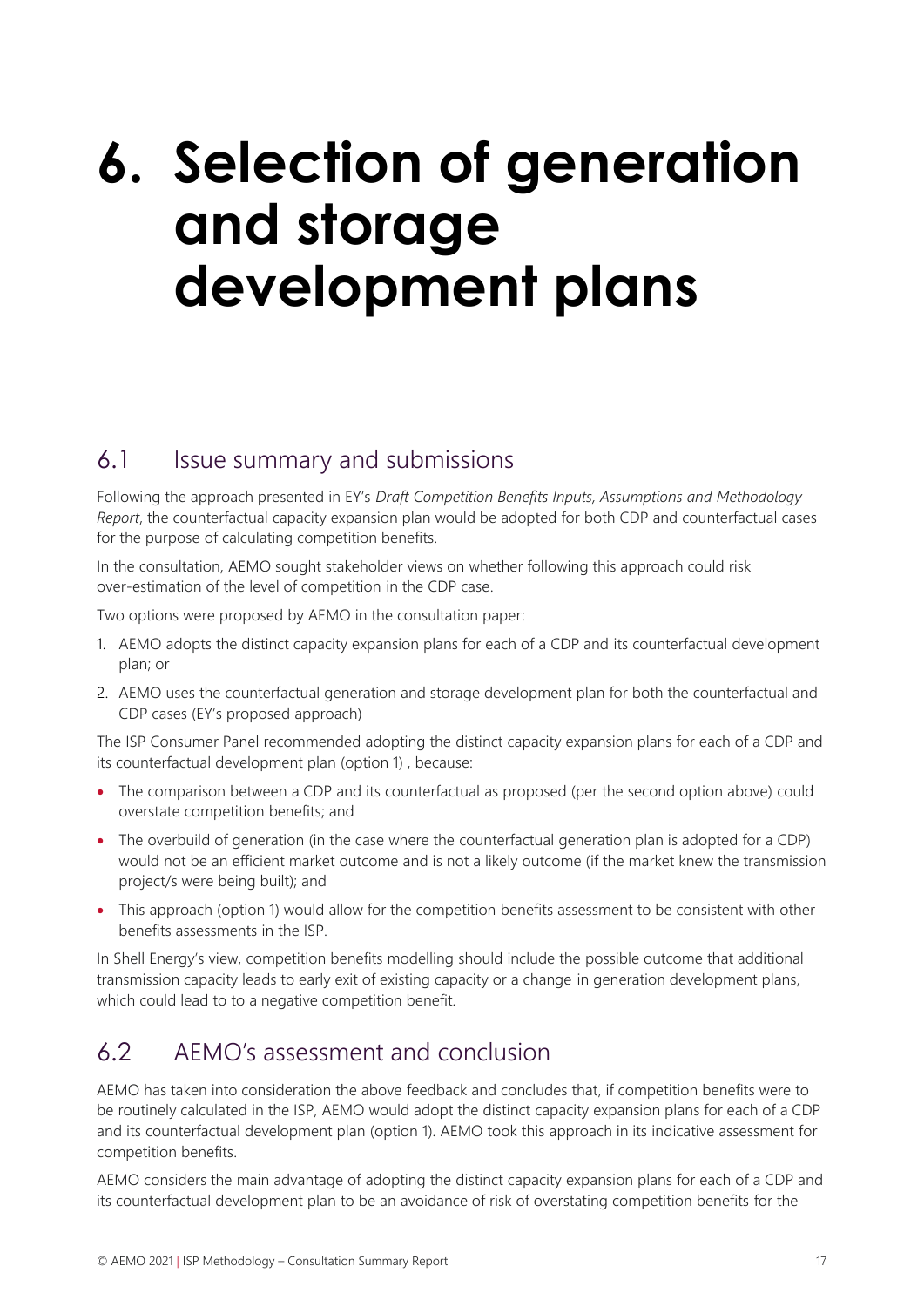aforementioned reasons. AEMO concurs that changes to capacity expansion plans as a result of additional transmission capacity (and their subsequent impact on competition) should be accounted for in competition benefits modelling.

In proposing their methodology, EY was of the view that taking option 1's approach adds complexity, particularly given new generation entry and existing generation retirement timings will differ between a CDP and its counterfactual and that this may result in a comparison of dispatch cost savings between cases being less straightforward or potentially unworkable.

However, AEMO needs to determine the generation and storage mix, with and without transmission in various candidate development paths regardless, as part of the ISP methodology. Option 1 therefore results in a comparison that is more intuitive and straightforward in the context of the ISP. The approach to determining the static classes of market benefits with and without competition is exactly the same, except that one assumes strategic bidding and the other assumes SRMC bidding.

AEMO therefore considers that option 1 is most appropriate as it reduces risk of double-counting or of overstating competition cost savings.

AEMO considers there is potential to seek further clarification on the treatment of capacity expansion plans in calculating competition benefits through future enhancement of the AER's CBA Guidelines.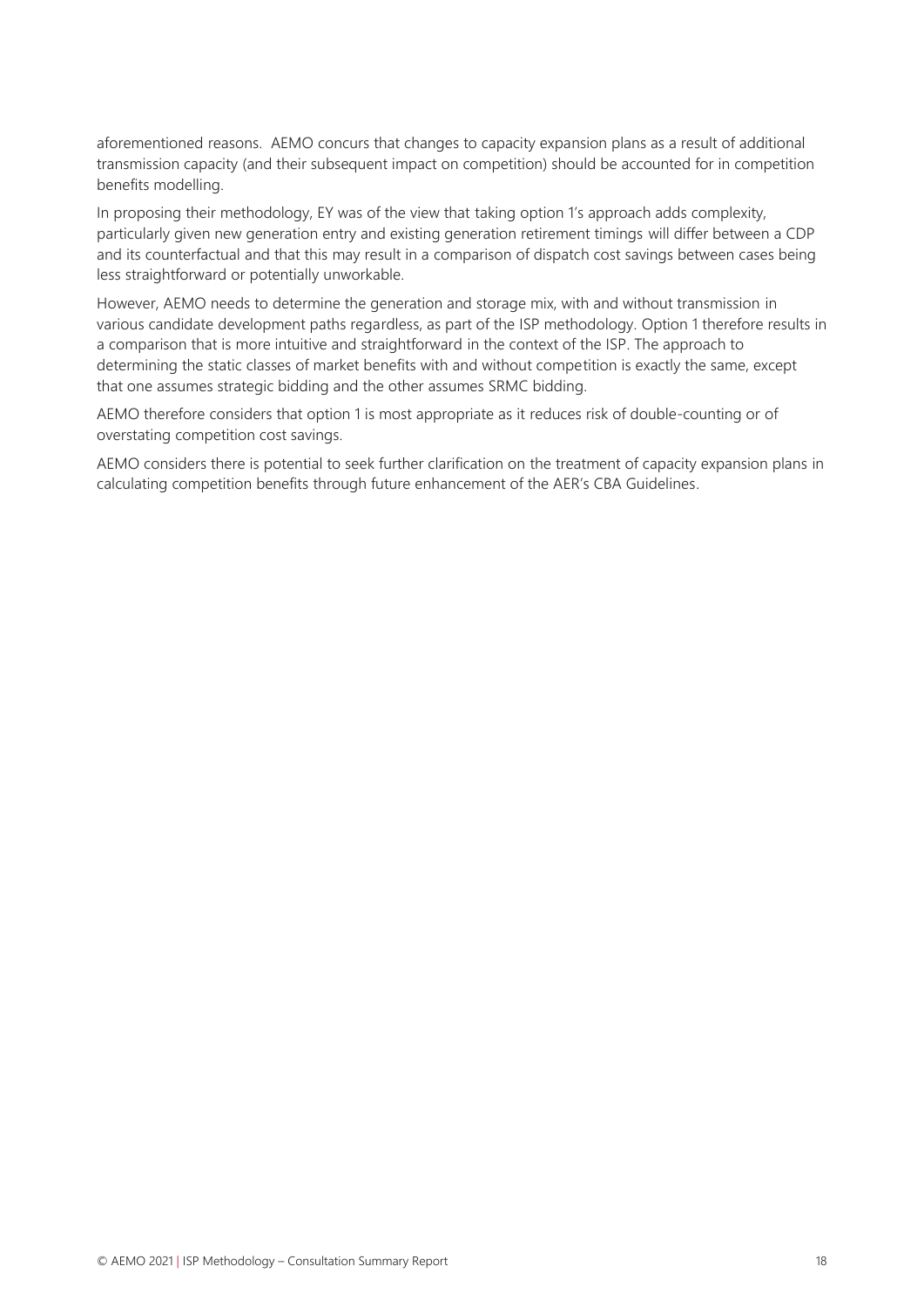## <span id="page-18-0"></span>**7. Competition benefits due to demand elasticity**

### <span id="page-18-1"></span>7.1 **Issue summary and submissions**

EY's methodology, outlined in the *Draft Competition Benefits Inputs, Assumptions and Methodology Report*, accounts for benefits that result from a sustained response to lower electricity market prices, causing an increase in the level of aggregate demand, driven by the elasticity of demand to wholesale market price changes, along with the associated increase in supply to meet the higher demand.

Stakeholders raised multiple concerns in regards to this type of competition benefit, following themes of materiality, accuracy and appropriateness.

#### **Materiality**

Stakeholders questioned the materiality of a consumer response to long-term changes in wholesale prices. The ECA noted that, from their experience, any response from small business and residential consumers would be too small to support inclusion of this type of benefit. In particular, some stakeholders expressed a lack of confidence that an *increase* in demand would result from a *reduction* in wholesale electricity prices:

- **Practical limitations:** Shell Energy stated that a reduction in electricity prices does not often result in an opportunity to expand consumption. Similarly, the ECA stated their expectation that "*most residential and small business consumers will not realise significant benefits from demand response, simply because as renters or with limited disposable income, they do not have the agency or means to purchase additional appliances that enable increased utilitarian consumption".*
- **Other (non-electricity) factors:** Shell Energy reported that, when commercial and industrial (C&I) or larger small to medium enterprise (SME) consumers consider whether to replace or expand their technology/production assets, electricity price is just one of many factors that vary in importance depending on the consumer. The ECA stated that energy consumption behaviour patterns are complicated and driven by many non-economic factors. The ECA noted that all business consumers – including small business consumers – consider energy investments alongside a suite of other potential business investments that might in one way or another increase revenue or reduce costs. Sustained lower energy prices are only likely to increase consumption if they materially improve the prospects of energy investments compared to other investment opportunities. It is unclear if wholesale price decreases would be sufficient to do so.
- **Lack of evidence**: Shell Energy stated that, while the proposed methodology quotes a number of studies undertaken on electricity markets to calculate the elasticity of demand, these studies are generally associated with reductions in electricity demand due to electricity price increases, as opposed to increases in demand due to lower prices. Shell Energy said it was concerned the assertions set out in the EY report are not supported by factual evidence supporting the proposed outcome, particularly with regards to demand increases for lower wholesale prices. Shell Energy also noted that elasticity of demand is not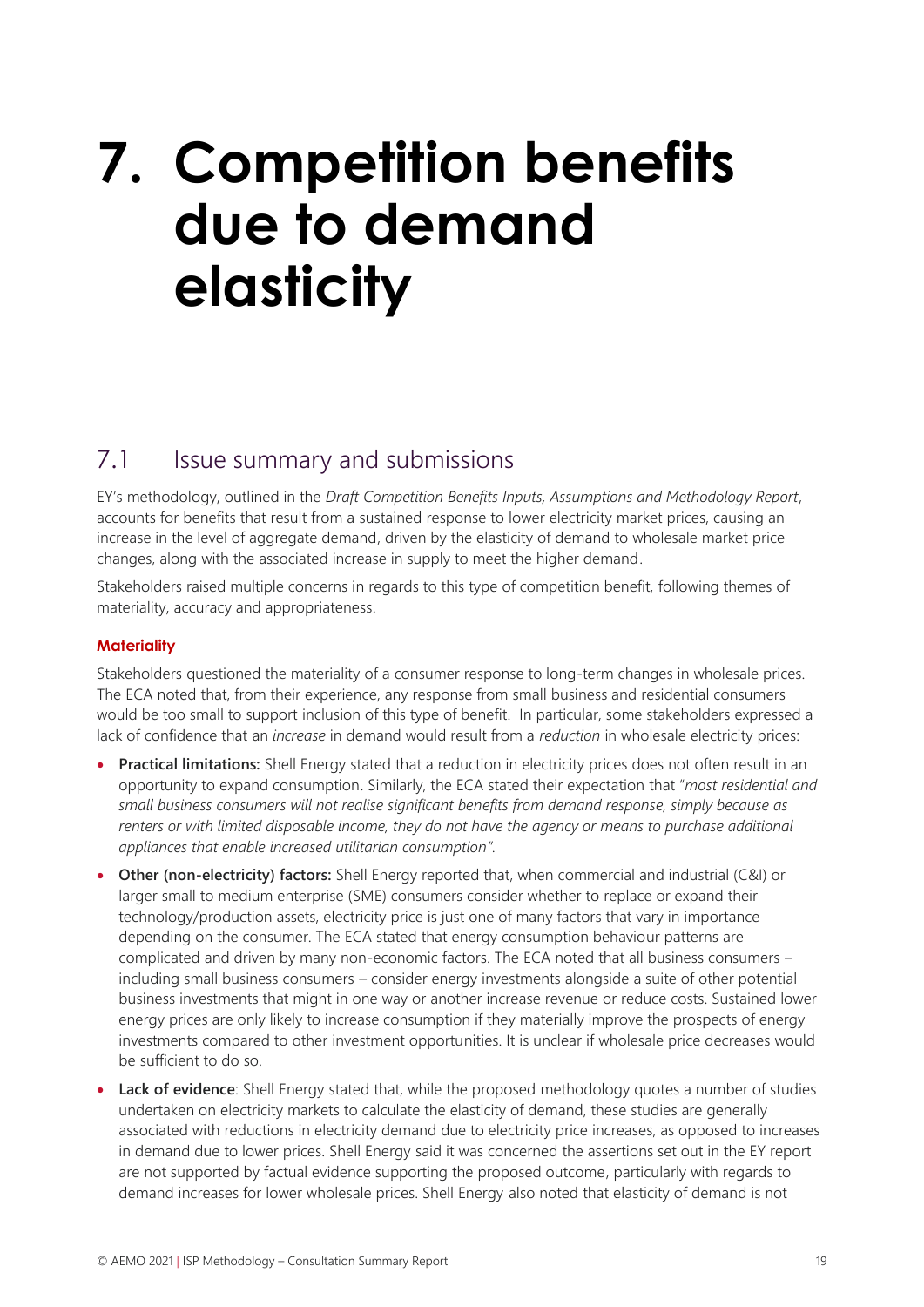necessarily symmetrical. The ECA stated neither AEMO nor EY had provided any evidence or research to support their claim that lower prices would increase demand.

- **Retention of energy savings:** Shell Energy stated that responses to higher electricity prices such as plant augmentations to improve productive efficiency or rooftop solar are not removed due to a subsequent fall in electricity prices. Where possible these savings are retained as improved margins or, for households, lower electricity bills, which then allows spending on other items which may not be electricity consumption related.
- **Electrification:** The ECA noted that consumers may benefit from increased electrification, yet the consumer benefits of electrification are already baked into the scenarios AEMO has developed for the ISP. EA and the ECA noted that the interaction between these benefits and any further competition benefits (due to demand elasticity) through electrification is unclear in the methodology.

In contrast, Hydro Tasmania noted that the proposed elasticity demand value (-0.05) was likely to be conservative, given the evidence provided by EY.

#### **Accuracy**

Various stakeholders reported concerns regarding the accuracy of the proposed methodology and subjectiveness of the proposed inputs for this calculation:

- **Application of a single elasticity figure:** Origin and the ECA expressed concern around the application of a single number for elasticity of demand across all consumers, given that elasticity of demand to wholesale price can vary. The ECA felt stronger evidence/research was needed for a single figure to be confidently applied.
- **Impact of wholesale price changes on consumption:** EA recommended further exploration of the assumption that discounting the demand elasticity figure by 50% would result in the change in electricity demand (due to a change in wholesale price) being appropriately reflected.
- **Uncertainty of future outcomes:** Powerlink considered that, while the inputs appear reasonable, "*changes associated with storage technologies, distributed energy sources and market design could markedly alter characteristics of demand responses to price in the short to medium outlook*".

#### **Appropriateness**

The ISP Consumer Panel stated that:

- The proposed approach to estimating competition benefits from increased consumption was based on highly simplified and unreliable assumptions regarding demand elasticities, future retail prices, and consumer behaviour, that are not supported by any robust evidence.
- The assumptions proposed were so unreliable that all demand elasticity benefits should be removed from the methodology.

Shell Energy was not convinced that sufficient rigour had been applied to analysis in this area to warrant its inclusion. The ECA was similarly unsupportive of this form of competition benefit being included in the ISP, until and unless further research has been conducted.

In contrast, Hydro Tasmania supported the overall approach to determining the competition benefits due to demand elasticity.

#### **Terminology**

The ISP Consumer Panel reported that the use of the term "demand response" is confusing given the term's meaning in the current electricity market.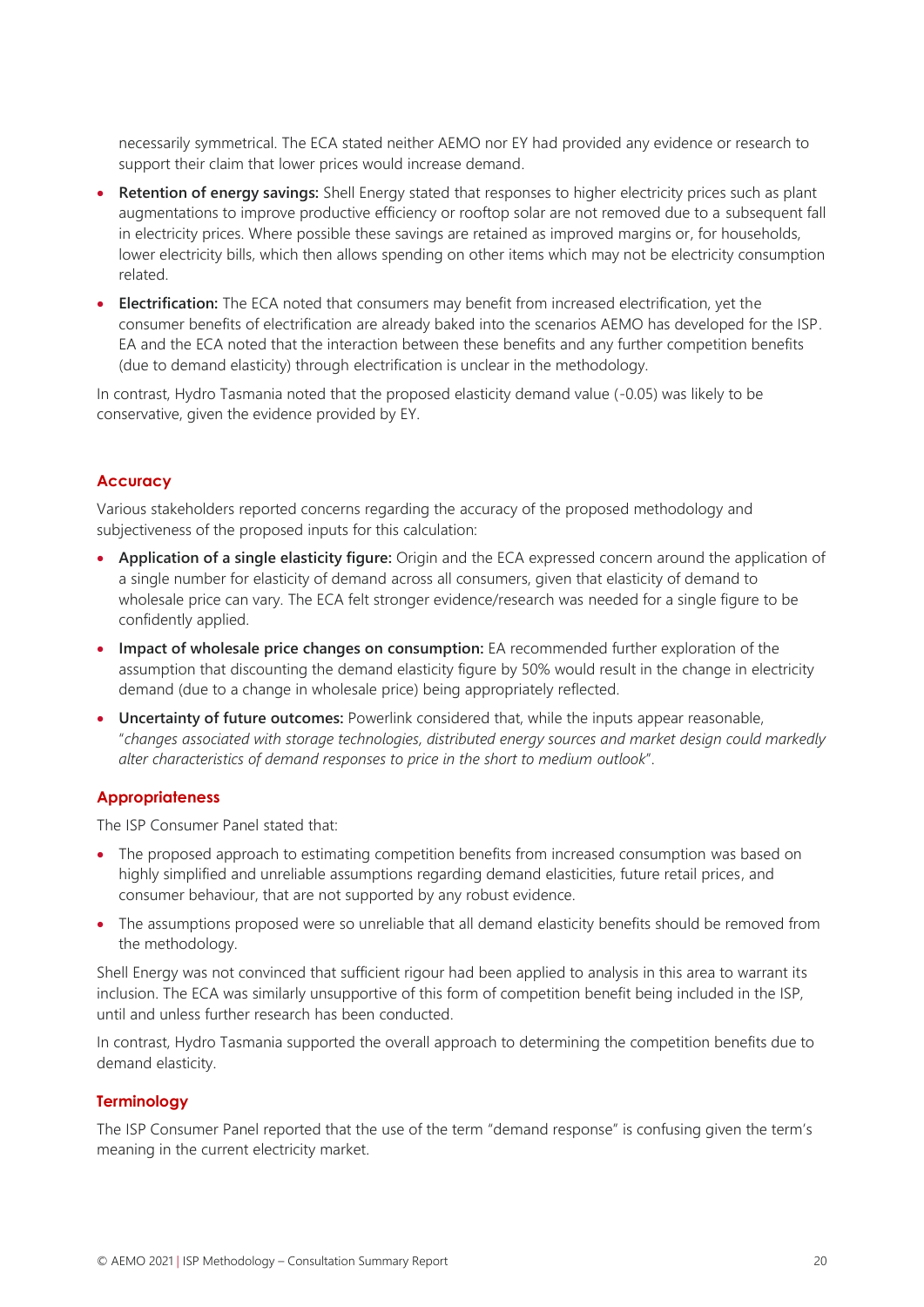## <span id="page-20-0"></span>7.2 AEMO's assessment and conclusion

#### **Materiality**

AEMO thanks stakeholders for providing their observations of demand elasticity across consumer segments. AEMO considers this stakeholder feedback alongside various reports referenced in both the IASR and EY's report that do report elasticity of demand. These report a wide range of elasticity figures, and stakeholder feedback would indicate that, in practice, demand elasticity is in the lower end of this range, which is reasonably consistent with conservative value proposed.

AEMO acknowledges that demand elasticity is typically considered in relation to responses to increasing retail prices, which is different to the proposed application here – increasing demand in response to low wholesale prices. In this respect and to AEMO's knowledge, evidence of increasing demand in response to low wholesale electricity prices is smaller. AEMO recognises the possibility that demand elasticity is not symmetrical: a retail price reduction may need to be observed for a number of years before it results in a similar response as a retail price increase would have done to reducing demand. A potential lag in any demand increase will reduce possible benefits.

Within this time horizon, the uncertainty about strategic players (discussed in Section 4), their bidding behaviour (Section 5) and the selection of generation and storage expansion plans (discussed in Section [6\)](#page-16-0) also results in uncertainty around the forecast wholesale price outcomes, noting that changes to market structure (for example, as mentioned in Section 4.1) can also impact prices. As result, AEMO concludes that the proposed methodology cannot be adopted with sufficient confidence for modelling of competition benefits arising from demand elasticity.

#### **Accuracy**

AEMO acknowledges concerns around application of a single figure for demand elasticity. However, absent any of the other issues raised, this issue is one that AEMO considers resolved by use of a small (conservative) figure, so as to not risk overstatement of competition benefits due to demand elasticity.

AEMO also acknowledges the potential for demand elasticity to change as the power system evolves and consumer behaviour changes, giving rise to uncertainty regarding any assumed demand elasticity figure.

In considering the concerns around inferring any increases to consumption as a result of wholesale price reductions, AEMO concurs with stakeholders that the proposed 50% discount of demand elasticity introduces a level of simplification and/or potential inaccuracy. AEMO concludes that this issue should be investigated further if and before competition benefits due to demand elasticity are calculated in future ISPs.

#### **Appropriateness**

Given the aforementioned matters of materiality and accuracy, AEMO concludes any assumption of competition benefits derived due to increases in demand, as a result of forecast wholesale price reductions, as inappropriate for the ISP. This is because this type of competition benefit, if appropriately calculated, is not likely to materially affect the outcome of the assessment of the development path. AEMO considers there is potential to seek further clarification on the appropriateness of considering this type of competition benefit in future enhancements to the AER's CBA Guidelines.

Further, more effort to quantify, clarify and model this type of benefit would ultimately still contain a significant level of uncertainty regarding future outcomes. In this respect, the cost of quantifying this type of competition benefit is clearly disproportionate given the level of uncertainty regarding future outcomes.

#### **Terminology**

AEMO agrees that the use of the term "demand response" is confusing given the term's meaning in the current electricity market, and now refers to these benefits as "competition benefits due to demand elasticity".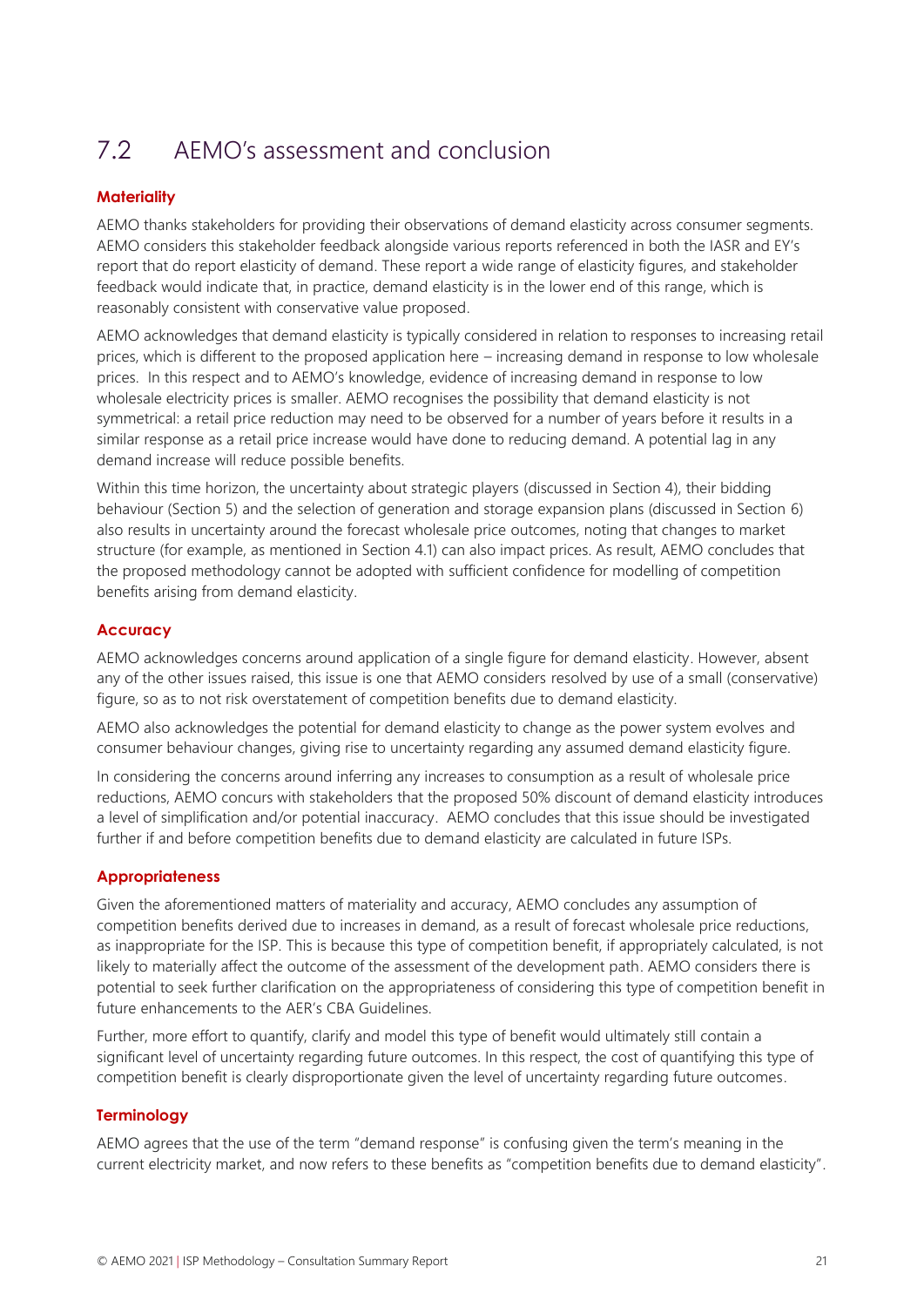## <span id="page-21-0"></span>**8. Applicability to the ISP framework**

### <span id="page-21-1"></span>8.1 Time period

#### 8.1.1 Issue summary and submissions

AEMO has proposed a 10-year calculation period recognising that future uncertainty increases over time.

The ISP Consumer Panel commented that the approach proposed by AEMO was an improvement on the approach adopted by TransGrid in the HumeLink PACR, which assumes competition benefits will continue for the 20-year modelling period. However, the ISP Consumer Panel considered that a 10-year period is unrealistic and likely to overstate the magnitude of competition benefits, given that market reforms and market entry of new generation is expected to erode market power of existing generators. The ISP Consumer Panel recommended a shorter time horizon of no more than 10 years from the date of the analysis – irrespective of the commissioning date of other projects in question, or five years, not 10 years, post commissioning.

Shell Energy raised doubts that competition benefits modelling would accurately represent actual outcomes over the next 12 months, let alone the proposed 10-year period over which competition benefits are intended to be included.

In contrast, EA noted that AEMO should also be guided by the need for consistency across modelled outcomes: *"Noting EA's support for a conservative and transparent approach, this consistency may actually dictate calculation of benefits for the full time horizon rather than arbitrarily truncating it to 10 years. To the extent benefits are in proportion to retiring coal plants, their tailing off should be seen in the modelling results in any case."*

#### 8.1.2 AEMO's assessment and conclusion

AEMO concludes that, should competition benefits be quantified in the ISP, the selected time period of 10 years (from the first commissioning date of transmission projects) is appropriate, in balance of numerous factors raised through consultation.

In AEMO's opinion, 10 years strikes a balance between being somewhat consistent with the long time horizon across which traditional market benefits are calculated, and recognising the increased level of uncertainty associated with competition benefits. While competition benefits would be quantified across a 10-year period, in the case where strategic players retire over time, competition benefits should reduce accordingly within that 10-year period.

## <span id="page-21-2"></span>8.2 Additional clarifications

Several stakeholders had further questions/concerns regarding the proposed methodology. AEMO has clarified these in [Table 5](#page-22-0) below for informational purposes.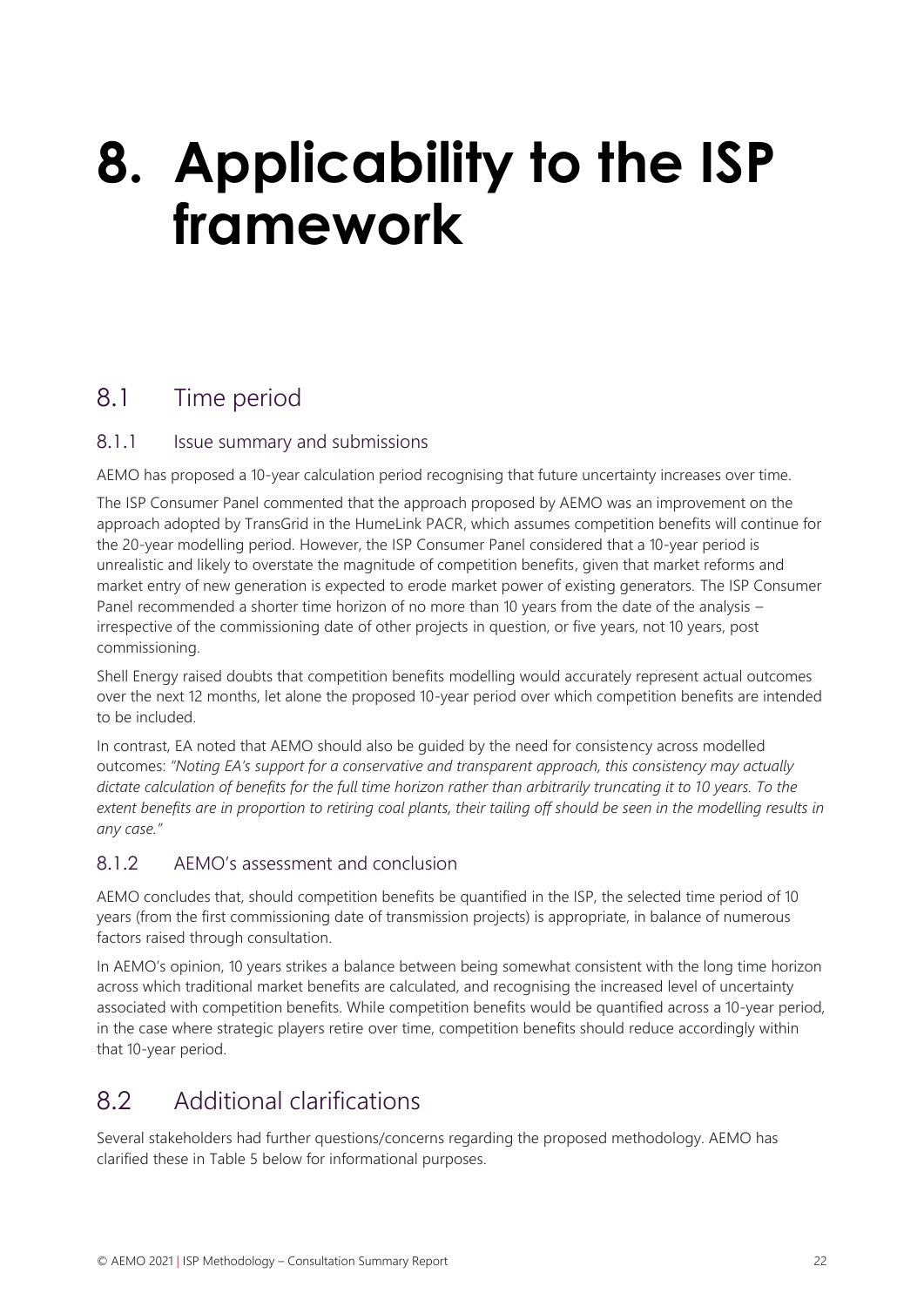<span id="page-22-0"></span>

| Table 5 | Clarifying additional questions on applicability to ISP framework |  |  |  |
|---------|-------------------------------------------------------------------|--|--|--|
|---------|-------------------------------------------------------------------|--|--|--|

|                                       | Issue                                                                                                                                                                                                                                                                                                                                                                                                                                                                                                                                                                                                                                                                                                                                                                    | <b>AEMO conclusion</b>                                                                                                                                                                                                                                                                                                                                                                                                                                                                                                                                                                     |
|---------------------------------------|--------------------------------------------------------------------------------------------------------------------------------------------------------------------------------------------------------------------------------------------------------------------------------------------------------------------------------------------------------------------------------------------------------------------------------------------------------------------------------------------------------------------------------------------------------------------------------------------------------------------------------------------------------------------------------------------------------------------------------------------------------------------------|--------------------------------------------------------------------------------------------------------------------------------------------------------------------------------------------------------------------------------------------------------------------------------------------------------------------------------------------------------------------------------------------------------------------------------------------------------------------------------------------------------------------------------------------------------------------------------------------|
| <b>RIT-T implications</b>             | Hydro Tasmania, Shell Energy, PIAC and EA questioned the<br>broader interaction with the RIT-T process.                                                                                                                                                                                                                                                                                                                                                                                                                                                                                                                                                                                                                                                                  | Whether or not AEMO quantifies competition<br>benefits within the ISP does not preclude or<br>require competition benefits to be quantified in<br>the RIT-T. However, AEMO does recognisie the<br>potential for inconsistency between the RIT-T<br>assessment and any feedback loop request if<br>the project proponent has identified material<br>competition benefits that are not then able to<br>be confirmed in an ISP feedback loop. The<br>AEMC's Transmission Planning Investment<br>Review is considering how inconsistencies in<br>the process may be addressed.                 |
| <b>Scale</b>                          | The ISP Consumer Panel stated that the EY methodology was<br>developed for a RIT-T and it was not clear whether it would<br>scale effectively to the ISP and CDPs as opposed to individual<br>projects like in a RIT-T.                                                                                                                                                                                                                                                                                                                                                                                                                                                                                                                                                  | AEMO considers that the methodology for<br>calculation cost savings could scale effectively<br>to the ISP, however complexity is introduced in<br>reassessing bidding strategies for each<br>candidate development path.                                                                                                                                                                                                                                                                                                                                                                   |
| <b>Benefits of</b><br>interconnection | Snowy Hydro stated that the competition benefits of<br>enabling future connections and risk management benefits<br>of the system should also be assessed (for example, those<br>relating to the Western Victorian renewable energy zone<br>[REZ]). It also stated that the definition of competition<br>benefits should be expanded to include:<br>• Enabling future generation connections and competition<br>benefits for the system.<br>• Productive efficiency which arises when increased<br>interconnection causes lower priced generation to displace<br>higher priced generation.<br>• Allocative efficiencies from avoiding or deferring the<br>construction of generation and transmission assets (which<br>may otherwise be developed if prices were higher). | AEMO considers that the benefits, including risk<br>management benefits, of enabling future<br>generation connections, and of increased<br>interconnection, are appropriately captured in<br>the market benefits assessments within the ISP<br>methodology.<br>The competition benefits of these are the<br>subject of this consultation and bear the<br>uncertainty, complexity and materiality<br>considerations detailed throughout this report.<br>The decision to include or exclude each of static<br>and dynamic competition benefits was also the<br>subject of this consultation. |
| <b>TOOT</b> analysis                  | Shell Energy noted that during the 26 October workshop<br>AEMO stated it does not intend to calculate the change in<br>competition benefits as part of the take one out at a time<br>(TOOT) analysis. When eventually the proposed<br>methodology is developed sufficiently via analysis and<br>consultation to be suitable for its inclusion in the benefits<br>analysis, should this class of benefits be shown to be<br>material, Shell Energy would encourage the inclusion of the<br>calculation of changes in competition benefits as part of the<br>TOOT analysis.                                                                                                                                                                                                | AEMO notes the suggestion from Shell Energy<br>and will take it into consideration if competition<br>benefits are calculated in future ISPs.                                                                                                                                                                                                                                                                                                                                                                                                                                               |
| <b>Discount rate</b>                  | The ISP Consumer Panel raised the idea that a higher<br>discount rate for competition benefits, such as the 10% ISP<br>sensitivity, would be another way to recognise the benefits<br>are less certain than other benefits. The ISP Consumer Panel<br>noted that, based on AEMO's approach to discount rates in<br>the Final IASR, AEMO may prefer not to apply different<br>discount rates to different classes of benefits.                                                                                                                                                                                                                                                                                                                                            | AEMO concludes that same discount rate<br>should be applied to competition benefits as is<br>applied to other traditional market benefits,<br>aligned with AEMO's existing approach to<br>discount rates. AEMO considers that other<br>measures proposed to manage uncertainty are<br>more appropriate.                                                                                                                                                                                                                                                                                    |